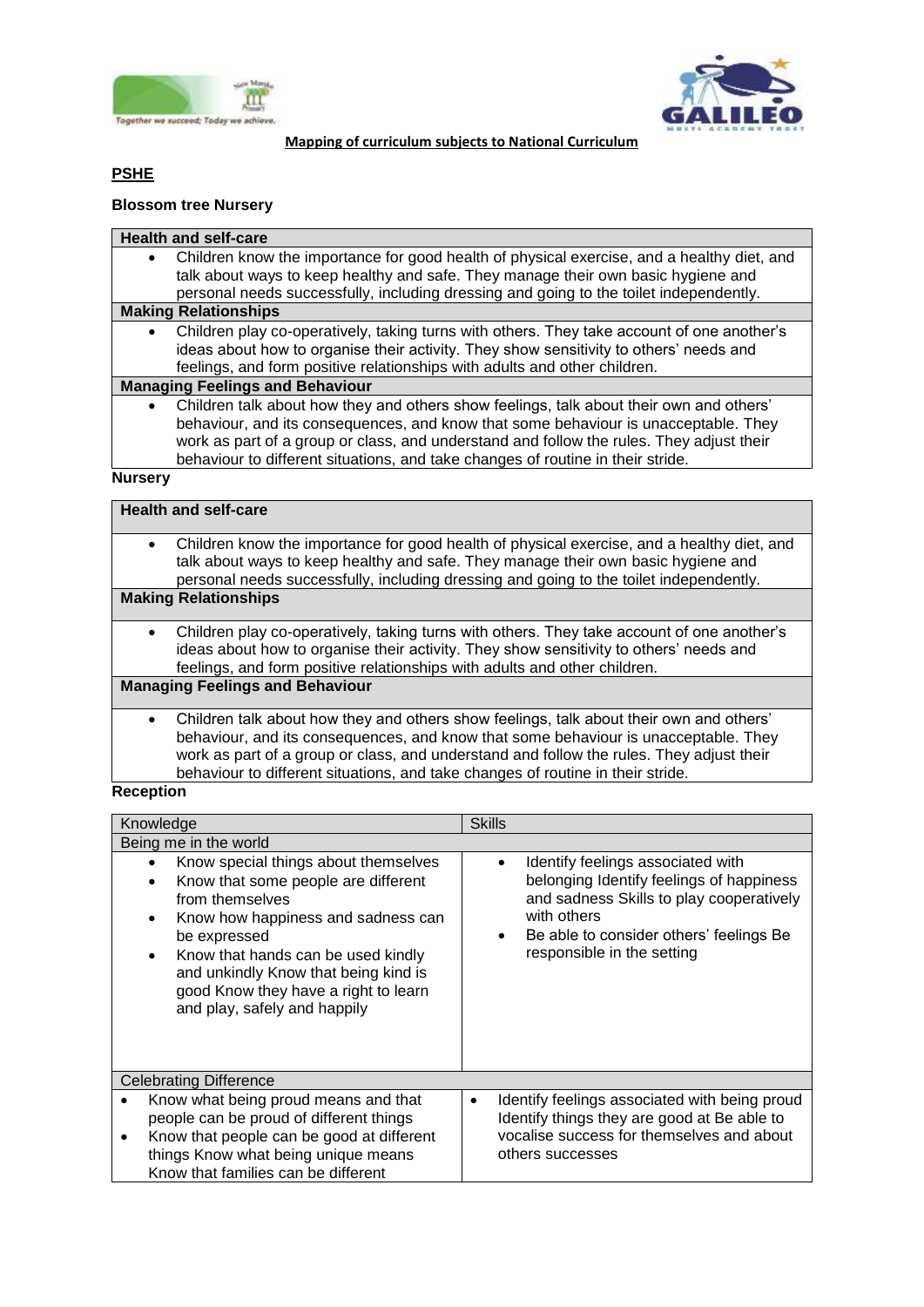



| Together we succeed; Today we achieve.                                      |                                                                                                                                                                                                                                                                                                                                                                                                                         |                                                               |                                                                                                                                                                                                                                                                                                                                               |
|-----------------------------------------------------------------------------|-------------------------------------------------------------------------------------------------------------------------------------------------------------------------------------------------------------------------------------------------------------------------------------------------------------------------------------------------------------------------------------------------------------------------|---------------------------------------------------------------|-----------------------------------------------------------------------------------------------------------------------------------------------------------------------------------------------------------------------------------------------------------------------------------------------------------------------------------------------|
| $\bullet$<br>why they are important to them<br>$\bullet$<br>٠<br>friend     | Know that people have different homes and<br>Know different ways of making friends<br>Know different ways to stand up for myself<br>Know the names of some emotions such as<br>happy, sad, frightened, angry Know that<br>they don't have to be 'the same as' to be a<br>Know why having friends is important Know<br>some qualities of a positive friendship                                                           | $\bullet$<br>$\bullet$<br>$\bullet$<br>$\bullet$<br>$\bullet$ | Identify some ways they can be different<br>and the same as others<br>Recognise similarities and differences<br>between their family and other families<br>Identify and use skills to make a friend<br>Identify and use skills to stand up for<br>themselves<br>Recognise emotions when they or someone<br>else is upset, frightened or angry |
| <b>Dreams and Goals</b>                                                     |                                                                                                                                                                                                                                                                                                                                                                                                                         |                                                               |                                                                                                                                                                                                                                                                                                                                               |
| $\bullet$<br>٠<br>$\bullet$<br>are older                                    | Know what a challenge is<br>Know that it is important to keep trying<br>Know what a goal is Know how to set<br>goals and work towards them<br>Know which words are kind Know some<br>jobs that they might like to do when they<br>Know that they must work hard now in<br>order to be able to achieve the job they<br>want when they are older<br>Know when they have achieved a goal                                   | $\bullet$                                                     | Understand that challenges can be<br>difficult<br>Recognise some of the feelings linked<br>to perseverance<br>Talk about a time that they kept on<br>trying and achieved a goal<br>Be ambitious<br>Recognise how kind words can<br>encourage people Feel proud Celebrate<br>success                                                           |
| <b>Healthy Me</b>                                                           |                                                                                                                                                                                                                                                                                                                                                                                                                         |                                                               |                                                                                                                                                                                                                                                                                                                                               |
| $\bullet$<br>body<br>$\bullet$<br>to keep healthy<br>them<br>hands properly | Know the names for some parts of their<br>Know what the word 'healthy' means<br>Know some things that they need to do<br>Know that they need to exercise to keep<br>healthy Know how to help themselves<br>go to sleep and that sleep is good for<br>Know when and how to wash their<br>Know what to do if they get lost<br>Know how to say No to stranger                                                              | $\bullet$<br>$\bullet$<br>$\bullet$                           | Recognise how exercise makes them<br>feel<br>Recognise how different foods can<br>make them feel<br>Can explain what they need to do to<br>stay healthy<br>Can give examples of healthy food<br>Can explain how they might feel if they<br>don't get enough sleep<br>Can explain what to do if a stranger<br>approaches them                  |
| <b>Family and Friends</b>                                                   |                                                                                                                                                                                                                                                                                                                                                                                                                         |                                                               |                                                                                                                                                                                                                                                                                                                                               |
| Know what a family is<br>٠<br>$\bullet$<br>٠<br>$\bullet$                   | Know that different people in a family<br>have different responsibilities (jobs)<br>Know some of the characteristics of<br>healthy and safe friendship<br>Know that friends sometimes fall out<br>Know some ways to mend a friendship<br>Know that unkind words can never be<br>taken back and they can hurt<br>Know how to use Jigsaw's Calm Me to<br>help when feeling angry Know some<br>reasons why others get angr | $\bullet$<br>$\bullet$                                        | Can identify what jobs they do in their<br>family and those carried out by parents<br>and siblings<br>Can suggest ways to make a friend or<br>help someone who is lonely<br>Can use different ways to mend a<br>friendship<br>Can recognise what being angry feels<br>like<br>Can use Calm Me when angry or upset                             |
| Changing                                                                    |                                                                                                                                                                                                                                                                                                                                                                                                                         |                                                               |                                                                                                                                                                                                                                                                                                                                               |
| $\bullet$<br>parts of the body<br>worried<br>help solve a worry             | Know the names and functions of some<br>Know that we grow from baby to adult<br>Know who to talk to if they are feeling<br>Know that sharing how they feel can                                                                                                                                                                                                                                                          | $\bullet$<br>$\bullet$                                        | Can identify how they have changed<br>from a baby<br>Can say what might change for them<br>they get older<br>Recognise that changing class can illicit<br>happy and/or sad emotions                                                                                                                                                           |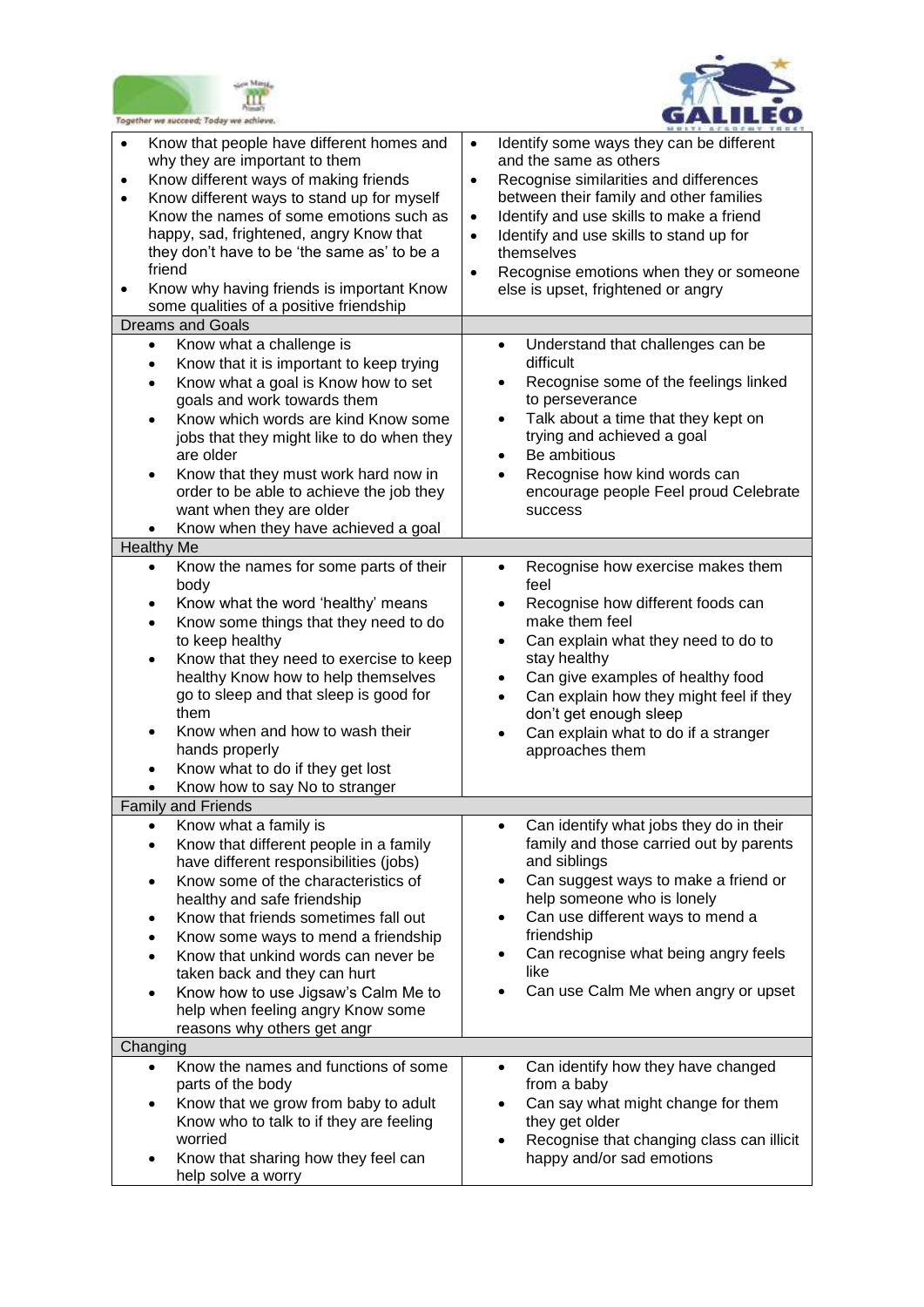



- $\overline{a}$ • Know that remembering happy times can help us move on • Can say how they feel about changing
	- class/growing up Can identify positive memories from the past year in school/ home

# **Early Learning Goal**

# **Self regulation**

- Show an understanding of their own feelings and those of others, and begin to regulate their behaviour accordingly;
- Set and work towards simple goals, being able to wait for what they want and control their immediate impulses when appropriate;
- Give focused attention to what the teacher says, responding appropriately even when engaged in activity, and show an ability to follow instructions involving several ideas or actions.

#### **Managing Self**

- Be confident to try new activities and show independence, resilience and perseverance in the face of challenge;
- Explain the reasons for rules, know right from wrong and try to behave accordingly;
- Manage their own basic hygiene and personal needs, including dressing, going to the toilet and understanding the importance of healthy food choices

## **Building relationships**

- Work and play cooperatively and take turns with others;
- Form positive attachments to adults and friendships with peers;
- Show sensitivity to their own and to others' needs.

Y1

| Knowledge                                                                                                                                                                                                                                                                                                | <b>Skills</b>                                                                                                                                                                                                                                                                                                                                                                                         |  |
|----------------------------------------------------------------------------------------------------------------------------------------------------------------------------------------------------------------------------------------------------------------------------------------------------------|-------------------------------------------------------------------------------------------------------------------------------------------------------------------------------------------------------------------------------------------------------------------------------------------------------------------------------------------------------------------------------------------------------|--|
| Being Me in the World                                                                                                                                                                                                                                                                                    |                                                                                                                                                                                                                                                                                                                                                                                                       |  |
| Understand the rights and<br>$\bullet$<br>responsibilities of a member of a class<br>Understand that their views are<br>important<br>Understand that their choices have<br>consequences<br>Understand their own rights and<br>responsibilities with their classroom                                      | Understanding that they are special<br>$\bullet$<br>Understand that they are safe in their<br>$\bullet$<br>class Identifying helpful behaviours to<br>make the class a safe place Identify<br>what it's like to feel proud of an<br>achievement<br>Recognise feelings associated with<br>positive and negative consequences<br>Understand that they have choices                                      |  |
| Celebrating difference                                                                                                                                                                                                                                                                                   |                                                                                                                                                                                                                                                                                                                                                                                                       |  |
| Know that people have differences and<br>$\bullet$<br>similarities<br>Know what bullying means<br>٠<br>Know who to tell if they or someone<br>else is being bullied or is feeling<br>unhappy<br>Know skills to make friendships<br>٠<br>Know that people are unique and that it<br>is OK to be different | Recognise ways in which they are the<br>$\bullet$<br>same as their friends and ways they are<br>different Identify what is bullying and<br>what isn't<br>Understand how being bullied might feel<br>$\bullet$<br>Know ways to help a person who is<br>being bullied Identify emotions<br>associated with making a new friend<br>Verbalise some of the attributes that<br>make them unique and special |  |
| <b>Dreams and Goals</b>                                                                                                                                                                                                                                                                                  |                                                                                                                                                                                                                                                                                                                                                                                                       |  |
| Know how to set simple goals Know<br>٠<br>how to achieve a goal<br>Know how to work well with a partner<br>٠<br>Know that tackling a challenge can<br>stretch their learning<br>Know how to identify obstacles which<br>$\bullet$<br>make achieving their goals difficult and                            | Recognise things that they do well<br>$\bullet$<br>Explain how they learn best<br>Celebrate an achievement with a friend<br>$\bullet$<br>Recognise their own feelings when<br>faced with a challenge<br>Recognise their own feelings when they<br>are faced with an obstacle                                                                                                                          |  |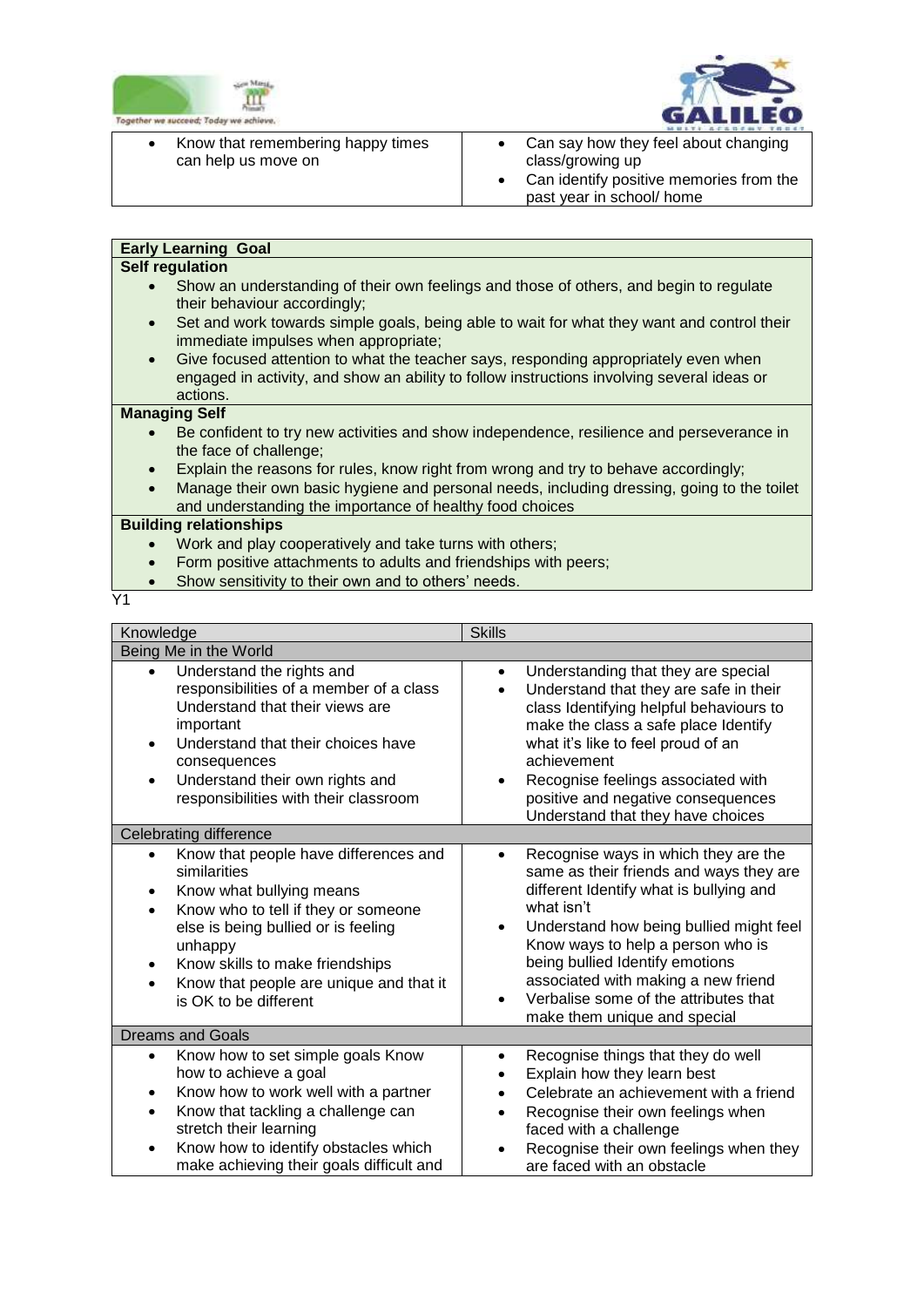



| logether we succeed; Today we achiev                                                                                                                                                                                                                                                                                                                                                                                                                                                                                                               |                                                                                                                                                                                                                                                                                                                                                                                            |
|----------------------------------------------------------------------------------------------------------------------------------------------------------------------------------------------------------------------------------------------------------------------------------------------------------------------------------------------------------------------------------------------------------------------------------------------------------------------------------------------------------------------------------------------------|--------------------------------------------------------------------------------------------------------------------------------------------------------------------------------------------------------------------------------------------------------------------------------------------------------------------------------------------------------------------------------------------|
| work out how to overcome them Know<br>when a goal has been achieved                                                                                                                                                                                                                                                                                                                                                                                                                                                                                | Recognise how they feel when they<br>overcome an obstacle<br>Can store feelings of success so that<br>$\bullet$<br>they can be used in the future                                                                                                                                                                                                                                          |
| <b>Onwards and Upwards</b>                                                                                                                                                                                                                                                                                                                                                                                                                                                                                                                         |                                                                                                                                                                                                                                                                                                                                                                                            |
| Know the difference between being<br>$\bullet$<br>healthy and unhealthy<br>Know some ways to keep healthy<br>Know how to make healthy lifestyle<br>choices<br>Know how to keep themselves clean<br>$\bullet$<br>and healthy<br>Know that germs cause disease / illness<br>$\bullet$<br>Know that all household products,<br>including medicines, can be harmful if<br>not used properly<br>Know that medicines can help them if<br>they feel poorly<br>Know how to keep safe when crossing<br>the road Know about people who can<br>keep them safe | Feel good about themselves when they<br>$\bullet$<br>make healthy choices<br>Realise that they are special Keep<br>$\bullet$<br>themselves safe<br>Recognise ways to look after<br>$\bullet$<br>themselves if they feel poorly<br>Recognise when they feel frightened<br>$\bullet$<br>and know how to ask for help<br>Recognise how being healthy helps<br>$\bullet$<br>them to feel happy |
| <b>Money Matters</b>                                                                                                                                                                                                                                                                                                                                                                                                                                                                                                                               |                                                                                                                                                                                                                                                                                                                                                                                            |
| discuss things they can buy in the<br>٠<br>shops.<br>talk about different sources that money<br>can come from.<br>identify things they want.<br>identify things they need.<br>talk about ways we can keep track of<br>what we spend.<br>discuss ways they can keep money<br>safe.<br>discuss some methods of payment.                                                                                                                                                                                                                              |                                                                                                                                                                                                                                                                                                                                                                                            |
| Changing me                                                                                                                                                                                                                                                                                                                                                                                                                                                                                                                                        |                                                                                                                                                                                                                                                                                                                                                                                            |
| Know that animals including humans<br>have a life cycle<br>Know that changes happen when we<br>grow up<br>Know that people grow up at different<br>rates and that is normal<br>Can name private body parts in our<br>child's own terminology<br>Know which parts of the body are<br>private<br>Know that learning brings about change<br>Know that changes happen in life                                                                                                                                                                          | Understand and accepts that change is<br>$\bullet$<br>a natural part of getting older<br>Can identify some things that have<br>changed and some things that have<br>stayed the same since being a baby<br>(including the body)<br>Can express why they enjoy learning<br>Can suggest ways to manage change                                                                                 |

 $\overline{Y2}$ 

| Knowledge                                                                                                                                                                                                             | <b>Skills</b>                                                                                                                                                                                                                                             |
|-----------------------------------------------------------------------------------------------------------------------------------------------------------------------------------------------------------------------|-----------------------------------------------------------------------------------------------------------------------------------------------------------------------------------------------------------------------------------------------------------|
| Being Me in the World                                                                                                                                                                                                 |                                                                                                                                                                                                                                                           |
| Identifying hopes and fears for the year<br>$\bullet$<br>ahead<br>Understand the rights and<br>$\bullet$<br>responsibilities of class members.<br>Know that it is important to listen to<br>$\bullet$<br>other people | Recognise own feelings and know when<br>and where to get help<br>Know how to make their class a safe<br>$\bullet$<br>and fair place<br>Show good listening skills<br>Recognise the feeling of being worried<br>$\bullet$<br>Be able to work cooperatively |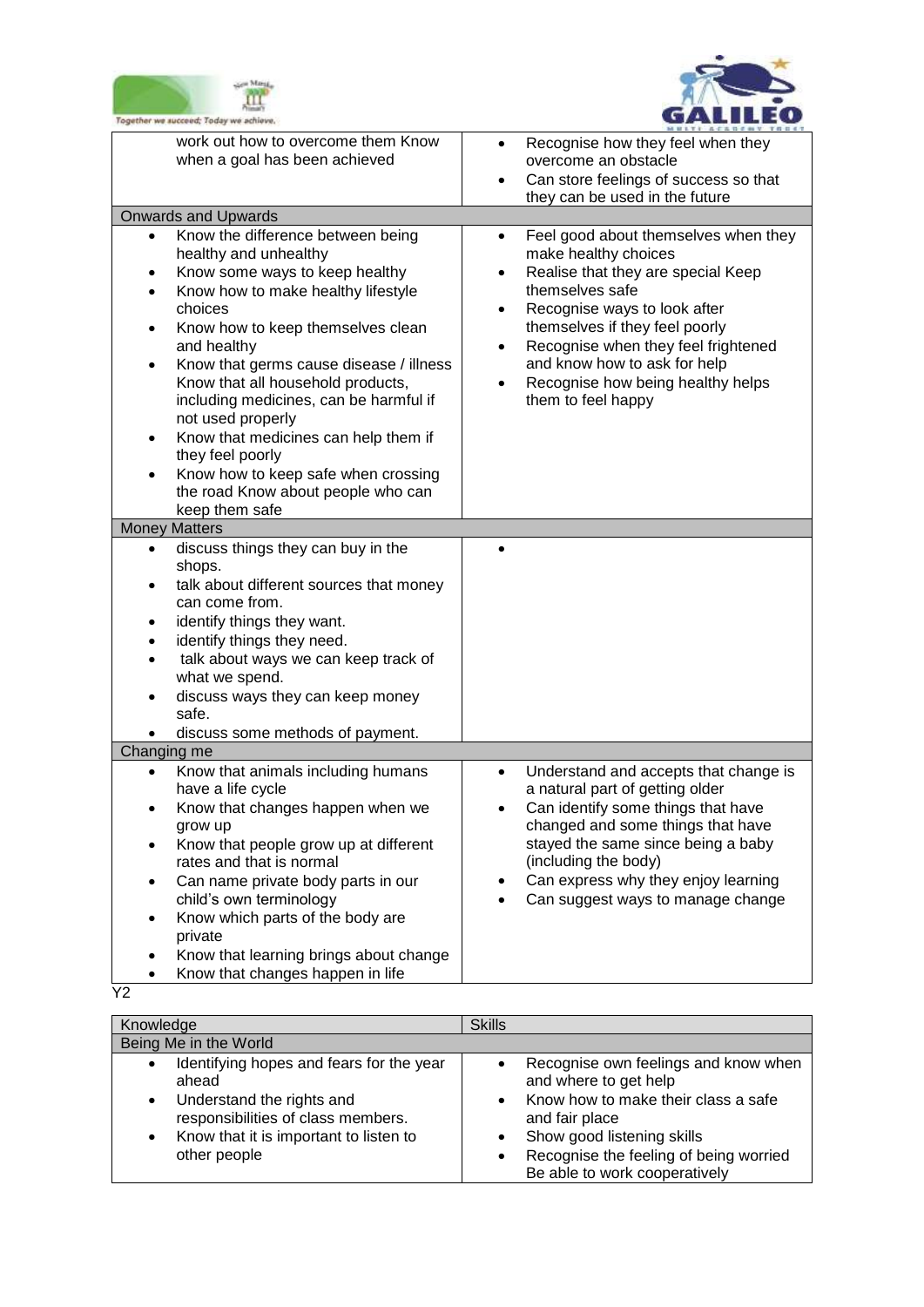



| Together we succeed; Today we achieve                                                                                                                                                                                                                                                                                                                                                                                                                                                            |                                                                                                                                                                                                                                                                                                                                                                                                                                                                                                                                       |
|--------------------------------------------------------------------------------------------------------------------------------------------------------------------------------------------------------------------------------------------------------------------------------------------------------------------------------------------------------------------------------------------------------------------------------------------------------------------------------------------------|---------------------------------------------------------------------------------------------------------------------------------------------------------------------------------------------------------------------------------------------------------------------------------------------------------------------------------------------------------------------------------------------------------------------------------------------------------------------------------------------------------------------------------------|
| Understand that their own views are<br>$\bullet$<br>valuable<br>Know about rewards and consequences<br>$\bullet$<br>and that these stem from choices<br>Know that positive choices impact<br>$\bullet$<br>positively on self-learning and the<br>learning of others<br><b>Celebrating difference</b>                                                                                                                                                                                             |                                                                                                                                                                                                                                                                                                                                                                                                                                                                                                                                       |
| Know there are stereotypes about boys<br>$\bullet$                                                                                                                                                                                                                                                                                                                                                                                                                                               | Understand that boys and girls can be<br>$\bullet$                                                                                                                                                                                                                                                                                                                                                                                                                                                                                    |
| and girls<br>Know that it is OK not to conform to<br>$\bullet$<br>gender stereotypes<br>Know it is good to be yourself Know that<br>$\bullet$<br>sometimes people get bullied because<br>of difference<br>Know the difference between right and<br>wrong and the role that choice has to<br>play in this<br>Know that friends can be different and<br>still be friends<br>Know where to get help if being bullied<br>$\bullet$<br>Know the difference between a one-off<br>incident and bullying | similar in lots of ways and that is OK<br>Understand that boys and girls can be<br>$\bullet$<br>different in lots of ways and that is OK<br>Explain how being bullied can make<br>$\bullet$<br>someone feel<br>Can choose to be kind to someone who<br>$\bullet$<br>is being bullied<br>Know how to stand up for themselves<br>٠<br>when they need to<br>Recognise that they shouldn't judge<br>$\bullet$<br>people because they are different<br>Understand that everyone's differences<br>$\bullet$<br>make them special and unique |
| <b>Dreams and Goals</b>                                                                                                                                                                                                                                                                                                                                                                                                                                                                          |                                                                                                                                                                                                                                                                                                                                                                                                                                                                                                                                       |
| How to choose a realistic goal and think<br>$\bullet$<br>about how to achieve it<br>Know that it is important to persevere<br>Know how to recognise what working<br>$\bullet$<br>together well looks like Know what good<br>group working looks like Know how to<br>share success with other people                                                                                                                                                                                              | Be able to describe their own<br>$\bullet$<br>achievements and the feelings linked to<br>this<br>Recognise their own strengths as a<br>$\bullet$<br>learner<br>Recognise how working with others can<br>$\bullet$<br>be helpful<br>Be able to work effectively with a<br>$\bullet$<br>partner<br>Be able to choose a partner with whom<br>$\bullet$<br>they work well<br>Be able to work as part of a group<br>Recognise how it feels to be part of a<br>group that succeeds and store this<br>feeling                                |
| <b>Healthy Me</b>                                                                                                                                                                                                                                                                                                                                                                                                                                                                                |                                                                                                                                                                                                                                                                                                                                                                                                                                                                                                                                       |
| Know what their body needs to stay<br>$\bullet$<br>healthy<br>Know what relaxed means<br>Know what makes them feel relaxed /<br>$\bullet$<br>stressed<br>Know how medicines work in their<br>$\bullet$<br>bodies<br>Know that it is important to use<br>$\bullet$<br>medicines safely Know how to make<br>some healthy snacks<br>Know why healthy snacks are good for<br>$\bullet$<br>their bodies<br>Know which foods given their bodies<br>energy                                              | Desire to make healthy lifestyle choices<br>$\bullet$<br>Identify when a feeling is weak and<br>$\bullet$<br>when a feeling is strong<br>Feel positive about caring for their<br>$\bullet$<br>bodies and keeping it healthy<br>Have a healthy relationship with food<br>$\bullet$<br>Express how it feels to share healthy<br>food with their friends                                                                                                                                                                                 |
| Relationships                                                                                                                                                                                                                                                                                                                                                                                                                                                                                    |                                                                                                                                                                                                                                                                                                                                                                                                                                                                                                                                       |
| Know that everyone's family is different<br>$\bullet$                                                                                                                                                                                                                                                                                                                                                                                                                                            | Can identify the different roles and<br>responsibilities in their family                                                                                                                                                                                                                                                                                                                                                                                                                                                              |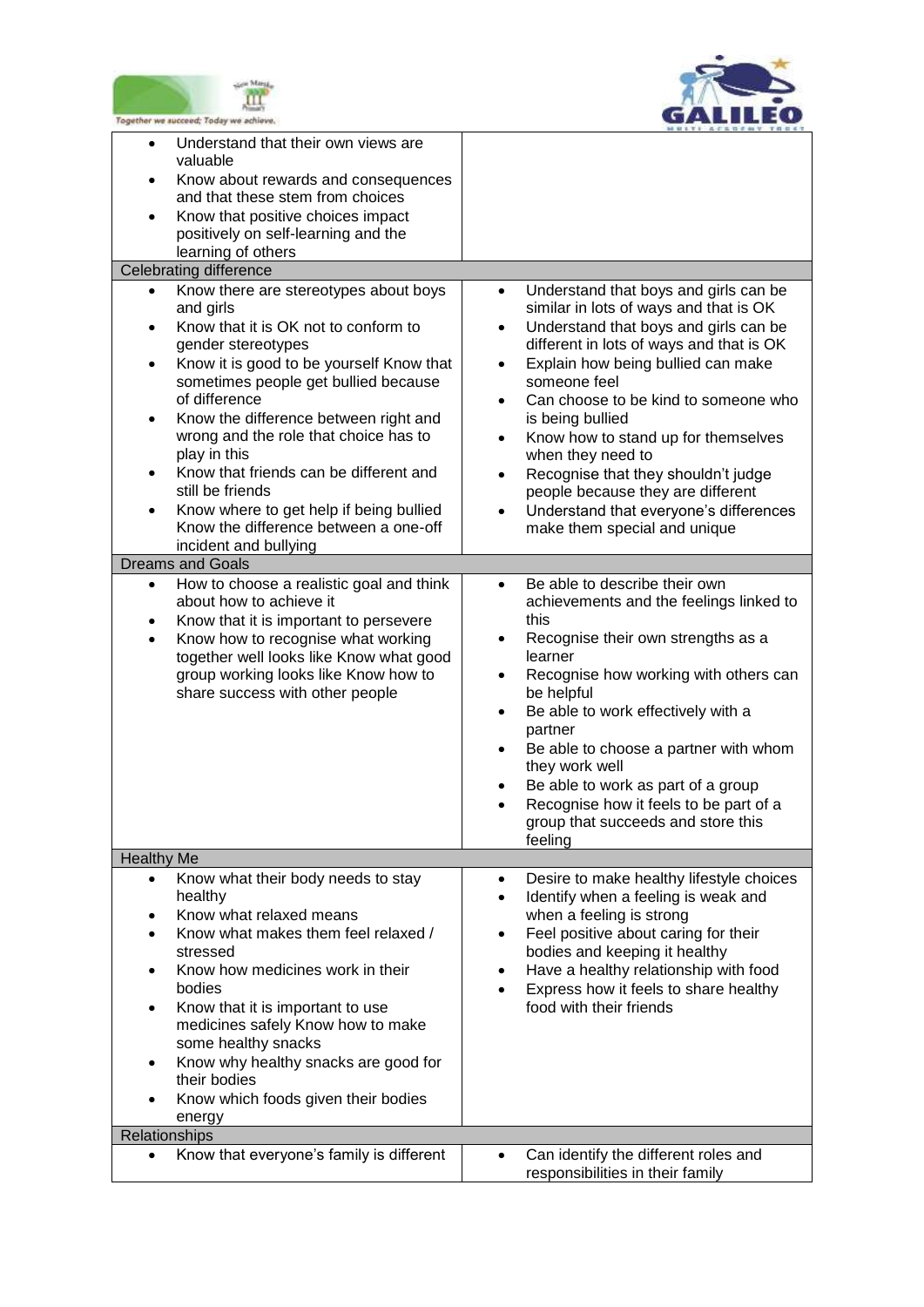



| ogether we succeed; Today we achie                                                                                                                                                                                                                                                                                                                                                                                                                                                                                                                                                                                                                                       |                                                                                                                                                                                                                                                                                                                                                                                                                                                                                                                                                                                                                                                                                                    |
|--------------------------------------------------------------------------------------------------------------------------------------------------------------------------------------------------------------------------------------------------------------------------------------------------------------------------------------------------------------------------------------------------------------------------------------------------------------------------------------------------------------------------------------------------------------------------------------------------------------------------------------------------------------------------|----------------------------------------------------------------------------------------------------------------------------------------------------------------------------------------------------------------------------------------------------------------------------------------------------------------------------------------------------------------------------------------------------------------------------------------------------------------------------------------------------------------------------------------------------------------------------------------------------------------------------------------------------------------------------------------------------|
| Know that families function well when<br>$\bullet$<br>there is trust, respect, care, love and co-<br>operation<br>Know that there are lots of forms of<br>$\bullet$<br>physical contact within a family<br>Know how to say stop if someone is<br>$\bullet$<br>hurting them<br>Know some reasons why friends have<br>$\bullet$<br>conflicts<br>Know that friendships have ups and<br>$\bullet$<br>downs and sometimes change with time<br>Know how to use the ending<br>$\bullet$<br>Friendships or Solve-it-together<br>problem-solving methods<br>Know there are good secrets and worry<br>secrets and why it is important to share<br>worry secrets<br>Know what trust | Can recognise the value that families<br>$\bullet$<br>can bring<br>Can recognise and talk about the types<br>$\bullet$<br>of physical contact that is acceptable or<br>unacceptable<br>Can use positive problem-solving<br>$\bullet$<br>techniques (Mending Friendships or<br>Solve-it-together) to resolve a friendship<br>conflict<br>Can identify the negative feelings<br>$\bullet$<br>associated with keeping a worry secret<br>Can identify the feelings associated with<br>$\bullet$<br>trust<br>Can identify who they trust in their own<br>$\bullet$<br>relationships<br>Can give and receive compliments<br>٠<br>Can say who they would go to for help if<br>they were worried or scared |
| Changing me                                                                                                                                                                                                                                                                                                                                                                                                                                                                                                                                                                                                                                                              |                                                                                                                                                                                                                                                                                                                                                                                                                                                                                                                                                                                                                                                                                                    |
| Know that life cycles exist in nature<br>$\bullet$<br>Know that aging is a natural process<br>and that some changes are out of an<br>individual's control<br>Know how their bodies have changed<br>$\bullet$<br>from when they were a baby and that<br>they will continue to change as they age<br>Know the physical differences between<br>$\bullet$<br>male and female bodies<br>Know the correct names for private<br>$\bullet$<br>body parts<br>Understand that there are things they<br>$\bullet$<br>like and dislike and express their likes<br>and dislikes confidently<br>Know who to ask for help if they are<br>worried or frightened                          | Can appreciate that changes will<br>$\bullet$<br>happen and that some can be controlled<br>and others not<br>Show appreciation for people who are<br>older<br>Can recognise the independence and<br>responsibilities they have now<br>compared to being a baby or toddler<br>Can say what greater responsibilities<br>and freedoms they may have in the<br>future<br>Can say who they would go to for help if<br>worried or scared<br>Be able to confidently ask someone to<br>$\bullet$<br>stop if they are being hurt or frightened<br>Can say what they are looking forward<br>to in the next year                                                                                              |

Y3

| Knowledge                                                                                                                                                                                                                                                                                                       | <b>Skills</b>                                                                                                                                                                                         |  |
|-----------------------------------------------------------------------------------------------------------------------------------------------------------------------------------------------------------------------------------------------------------------------------------------------------------------|-------------------------------------------------------------------------------------------------------------------------------------------------------------------------------------------------------|--|
| <b>Money Matters</b>                                                                                                                                                                                                                                                                                            |                                                                                                                                                                                                       |  |
| discuss where money comes from;<br>talk about reasons people go to work;<br>discuss payment resources we can use<br>to spend money;<br>consider why and how people might<br>borrow money;<br>discuss the choices we have about how<br>to spend our money;<br>explain ways we can keep track of what<br>we spend |                                                                                                                                                                                                       |  |
| Celebrating difference                                                                                                                                                                                                                                                                                          |                                                                                                                                                                                                       |  |
| Know why families are important Know<br>that everybody's family is different<br>Know that sometimes family members<br>don't get along and some reasons for<br>this                                                                                                                                              | Be able to show appreciation for their<br>$\bullet$<br>families, parents and carers<br>Use the 'Solve it together' technique to<br>$\bullet$<br>calm and resolve conflicts with friends<br>and family |  |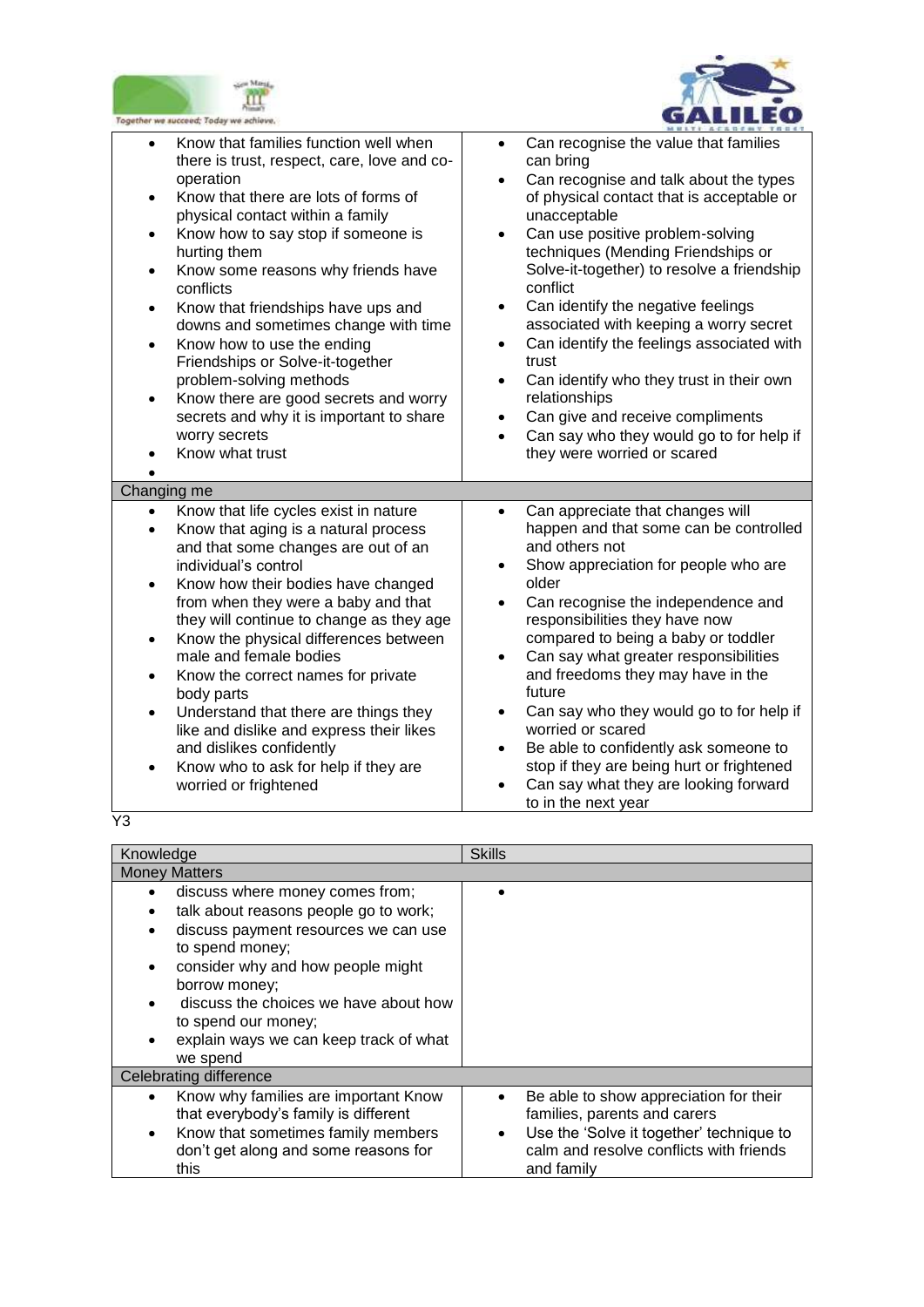



| Together we succeed; Today we achieve                                                                                                                                                                                                                                                                                                                                                                                                                                                                                                                                                                                         |                                                                                                                                                                                                                                                                                                                                                                                                                                                                                                                                           |
|-------------------------------------------------------------------------------------------------------------------------------------------------------------------------------------------------------------------------------------------------------------------------------------------------------------------------------------------------------------------------------------------------------------------------------------------------------------------------------------------------------------------------------------------------------------------------------------------------------------------------------|-------------------------------------------------------------------------------------------------------------------------------------------------------------------------------------------------------------------------------------------------------------------------------------------------------------------------------------------------------------------------------------------------------------------------------------------------------------------------------------------------------------------------------------------|
| Know that conflict is a normal part of<br>$\bullet$<br>relationships<br>Know what it means to be a witness to<br>$\bullet$<br>bullying and that a witness can make<br>the situation worse or better by what<br>they do<br>Know that some words are used in<br>$\bullet$<br>hurtful ways and that this can have<br>consequences                                                                                                                                                                                                                                                                                                | Empathise with people who are bullied<br>$\bullet$<br>Employ skills to support someone who<br>$\bullet$<br>is bullied<br>Be able to 'problem-solve' a bullying<br>$\bullet$<br>situation accessing appropriate support<br>if necessary<br>Be able to recognise, accept and give<br>$\bullet$<br>compliments<br>Recognise feelings associated with<br>$\bullet$<br>receiving a compliment                                                                                                                                                  |
| <b>Dreams and Goals</b>                                                                                                                                                                                                                                                                                                                                                                                                                                                                                                                                                                                                       |                                                                                                                                                                                                                                                                                                                                                                                                                                                                                                                                           |
| Know about specific people who have<br>$\bullet$<br>overcome difficult challenges to achieve<br>success<br>Know what dreams and ambitions are<br>$\bullet$<br>important to them<br>Know how they can best overcome<br>$\bullet$<br>learning challenges<br>Know that they are responsible for their<br>$\bullet$<br>own learning<br>Know what their own strengths are as a<br>learner<br>Know what an obstacle is and how they<br>$\bullet$<br>can hinder achievement<br>Know how to take steps to overcome<br>obstacles<br>Know how to evaluate their own<br>learning progress and identify how it<br>can be better next time | Recognise other people's achievements<br>$\bullet$<br>in overcoming difficulties<br>Imagine how it will feel when they<br>$\bullet$<br>achieve their dream / ambition<br>Can break down a goal into small steps<br>٠<br>Recognise how other people can help<br>$\bullet$<br>them to achieve their goals<br>Can manage feelings of frustration<br>٠<br>linked to facing obstacles<br>Can share their success with others<br>$\bullet$<br>Can store feelings of success (in their<br>internal treasure chest) to be used at<br>another time |
| Healthy me                                                                                                                                                                                                                                                                                                                                                                                                                                                                                                                                                                                                                    |                                                                                                                                                                                                                                                                                                                                                                                                                                                                                                                                           |
| Know how exercise affects their bodies<br>$\bullet$<br>Know why their hearts and lungs are<br>$\bullet$<br>such important organs<br>Know that the amount of calories, fat<br>$\bullet$<br>and sugar that they put into their bodies<br>will affect their health Know that there<br>are different types of drugs<br>Know that there are things, places and<br>people that can be dangerous<br>Know a range of strategies to keep<br>$\bullet$<br>themselves safe Know when something<br>feels safe or unsafe Know that their<br>bodies are complex and need taking<br>care of                                                  | Able to set themselves a fitness<br>$\bullet$<br>challenge<br>Recognise what it feels like to make a<br>$\bullet$<br>healthy choice Identify how they feel<br>about drugs<br>Can express how being anxious or<br>scared feels<br>Can take responsibility for keeping<br>themselves and others safe Respect<br>their own bodies and appreciate what<br>they do                                                                                                                                                                             |
| Relationships                                                                                                                                                                                                                                                                                                                                                                                                                                                                                                                                                                                                                 |                                                                                                                                                                                                                                                                                                                                                                                                                                                                                                                                           |
| Know that different family members<br>$\bullet$<br>carry out different roles or have different<br>responsibilities within the family<br>Know that gender stereotypes can be<br>$\bullet$<br>unfair e.g. Mum is always the carer,<br>Dad always goes to work etc.<br>Know some of the skills of friendship,<br>e.g. Taking turns, being a good listener<br>Know some strategies for keeping<br>themselves safe online                                                                                                                                                                                                          | Can identify the responsibilities they<br>$\bullet$<br>have within their family<br>Can use Solve-it-together in a conflict<br>$\bullet$<br>scenario and find a win-win outcome<br>Know how to access help if they are<br>$\bullet$<br>concerned about anything on social<br>media or the internet<br>Can empathise with people from other<br>countries who may not have a fair job/<br>less fortunate                                                                                                                                     |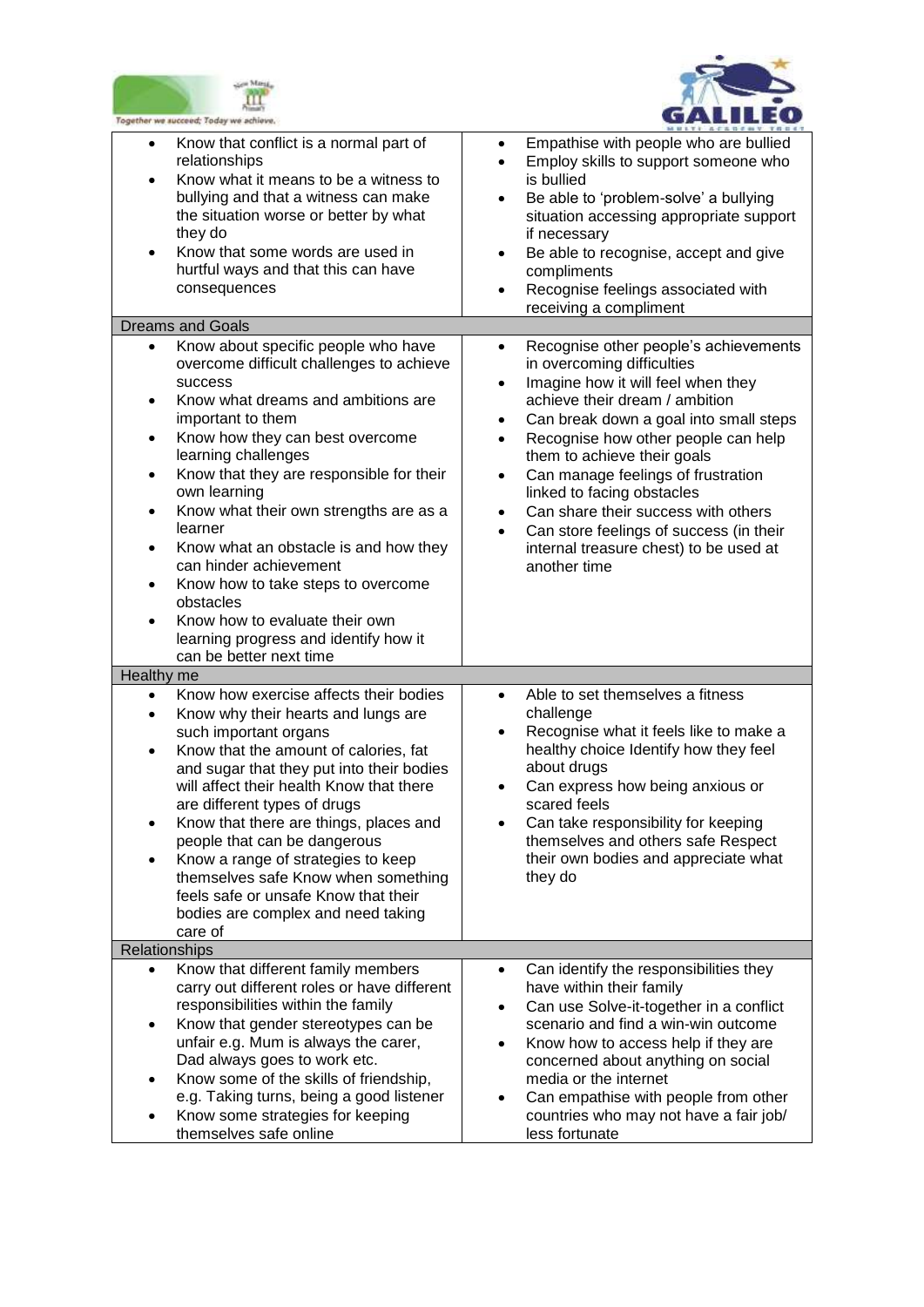



| logether we succeed; Today we achieve                                                                                                                                                                                                                                                                                                                                                                                                                                                                                                                       |                                                                                                                                                                                                                                                                                                                                                                                                                                                                                                                                                                                    |
|-------------------------------------------------------------------------------------------------------------------------------------------------------------------------------------------------------------------------------------------------------------------------------------------------------------------------------------------------------------------------------------------------------------------------------------------------------------------------------------------------------------------------------------------------------------|------------------------------------------------------------------------------------------------------------------------------------------------------------------------------------------------------------------------------------------------------------------------------------------------------------------------------------------------------------------------------------------------------------------------------------------------------------------------------------------------------------------------------------------------------------------------------------|
| Know how some of the actions and<br>work of people around the world help<br>and influence my life<br>Know that they and all children have<br>$\bullet$<br>rights (UNCRC) Know the lives of<br>children around the world can be<br>different from their own                                                                                                                                                                                                                                                                                                  | Understand that they are connected to<br>$\bullet$<br>the global community in many different<br>ways<br>Can identify similarities in children's<br>$\bullet$<br>rights around the world<br>Can identify their own wants and needs<br>and how these may be similar or<br>different from other children in school<br>and the global community                                                                                                                                                                                                                                        |
| Changing me                                                                                                                                                                                                                                                                                                                                                                                                                                                                                                                                                 |                                                                                                                                                                                                                                                                                                                                                                                                                                                                                                                                                                                    |
| Know that in animals and humans lots<br>of changes happen between conception<br>and growing up<br>Know that in nature it is usually the<br>$\bullet$<br>female that carries the baby<br>Know that in humans a mother carries<br>$\bullet$<br>the baby in her uterus (womb) and this<br>is where it develops<br>Know that babies need love and care<br>from their parents/carers<br>Know some of the changes that happen<br>$\bullet$<br>between being a baby and a child<br>Understand that boys' and girls' bodies<br>change during the growing up process | Can express how they feel about babies<br>$\bullet$<br>Can describe the emotions that a new<br>baby can bring to a family<br>Can express how they feel about<br>puberty<br>Can say who they can talk to about<br>$\bullet$<br>puberty if they have any worries<br>Can identify stereotypical family roles<br>$\bullet$<br>and challenge these ideas e.g. it may<br>not always be Mum who does the<br>laundry<br>Can identify changes they are looking<br>$\bullet$<br>forward to in the next year<br>Can suggest ways to help them manage<br>feelings during changes they are more |

anxious about

Y4

| Knowledge                                                                                                                                                                                                                                                                                                                                                                                                                                                                          | <b>Skills</b>                                                                                                                                                                                                                                                                                                                                                                                                                                                                                                                                                             |
|------------------------------------------------------------------------------------------------------------------------------------------------------------------------------------------------------------------------------------------------------------------------------------------------------------------------------------------------------------------------------------------------------------------------------------------------------------------------------------|---------------------------------------------------------------------------------------------------------------------------------------------------------------------------------------------------------------------------------------------------------------------------------------------------------------------------------------------------------------------------------------------------------------------------------------------------------------------------------------------------------------------------------------------------------------------------|
| Being Me in the World                                                                                                                                                                                                                                                                                                                                                                                                                                                              |                                                                                                                                                                                                                                                                                                                                                                                                                                                                                                                                                                           |
| Know how individual attitudes and<br>actions make a difference to a class<br>Know about the different roles in the<br>$\bullet$<br>school community<br>Know their place in the school<br>٠<br>community<br>Know what democracy is (applied to<br>٠<br>pupil voice in school)<br>Know that their own actions affect<br>themselves and others Know how<br>groups work together to reach a<br>consensus<br>Know that having a voice and<br>democracy benefits the school<br>community | Identify the feelings associated with<br>$\bullet$<br>being included or excluded<br>Can make others feel valued and<br>$\bullet$<br>included Be able to take on a role in a<br>group discussion/ task and contribute to<br>the overall outcome<br>Can make others feel cared for and<br>$\bullet$<br>welcomed<br>Recognise the feelings of being<br>$\bullet$<br>motivated or unmotivated<br>Understand why the school community<br>$\bullet$<br>benefits from a Learning Charter<br>Be able to help friends make positive<br>choices Know how to regulate my<br>emotions |
| <b>Celebrating difference</b>                                                                                                                                                                                                                                                                                                                                                                                                                                                      |                                                                                                                                                                                                                                                                                                                                                                                                                                                                                                                                                                           |
| Know that sometimes people make<br>assumptions about a person because of<br>the way they look or act<br>Know there are influences that can<br>affect how we judge a person or<br>situation<br>Know that some forms of bullying are<br>harder to identify e.g. tactical ignoring,<br>cyber-bullying<br>Know what to do if they think bullying is,<br>or might be taking place                                                                                                       | Try to accept people for who they are<br>٠<br>Identify influences that have made them<br>think or feel positively/negatively about<br>a situation<br>Identify feelings that a bystander might<br>٠<br>feel in a bullying situation Identify<br>reasons why a bystander might join in<br>with bullying Revisit the 'Solve it<br>together' technique to practise conflict<br>and bullying scenarios Identify their own<br>uniqueness                                                                                                                                        |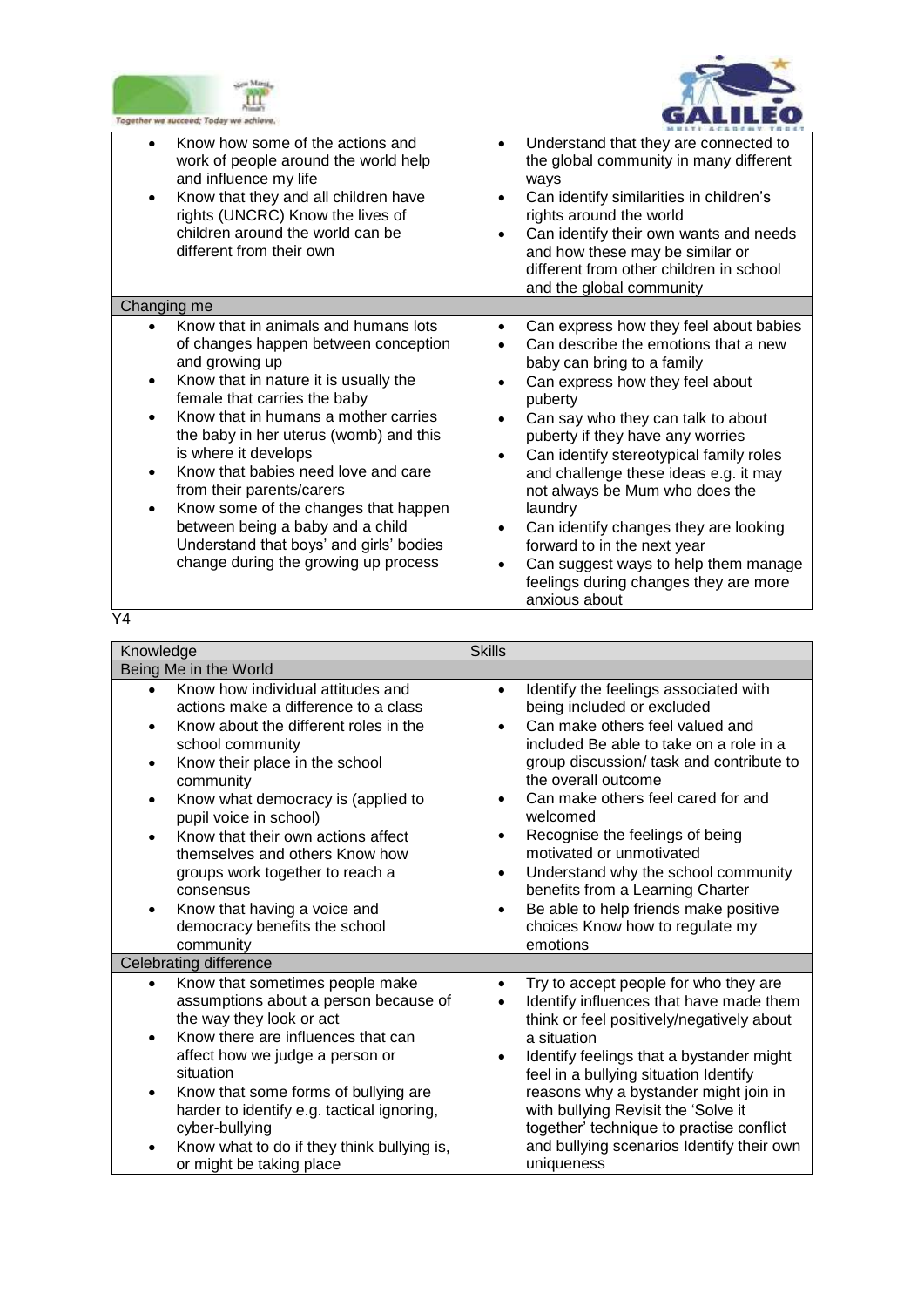



| Together we succeed; Today we achieve                                                                                                                                                                                                                                                                                                                                                                                                                                                                                                                                                                                                                                                                                           |                                                                                                                                                                                                                                                                                                                                                                                                                                                                                                                                                                                                                                                                     |
|---------------------------------------------------------------------------------------------------------------------------------------------------------------------------------------------------------------------------------------------------------------------------------------------------------------------------------------------------------------------------------------------------------------------------------------------------------------------------------------------------------------------------------------------------------------------------------------------------------------------------------------------------------------------------------------------------------------------------------|---------------------------------------------------------------------------------------------------------------------------------------------------------------------------------------------------------------------------------------------------------------------------------------------------------------------------------------------------------------------------------------------------------------------------------------------------------------------------------------------------------------------------------------------------------------------------------------------------------------------------------------------------------------------|
| Know the reasons why witnesses<br>$\bullet$<br>sometimes join in with bullying and don't<br>tell anyone<br>Know that first impressions can change                                                                                                                                                                                                                                                                                                                                                                                                                                                                                                                                                                               | Be comfortable with the way they look<br>$\bullet$<br>Identify when a first impression they had<br>was right or wrong Be non-judgemental<br>about others who are different                                                                                                                                                                                                                                                                                                                                                                                                                                                                                          |
| <b>Dreams and Goals</b>                                                                                                                                                                                                                                                                                                                                                                                                                                                                                                                                                                                                                                                                                                         |                                                                                                                                                                                                                                                                                                                                                                                                                                                                                                                                                                                                                                                                     |
| Know what their own hopes and dreams<br>$\bullet$<br>are<br>Know that hopes and dreams don't<br>$\bullet$<br>always come true<br>Know that reflecting on positive and<br>$\bullet$<br>happy experiences can help them to<br>counteract disappointment<br>Know how to make a new plan and set<br>$\bullet$<br>new goals even if they have been<br>disappointed<br>Know how to work out the steps they<br>٠<br>need to take to achieve a goal Know<br>how to work as part of a successful<br>group<br>Know how to share in the success of a<br>group                                                                                                                                                                              | Can talk about their hopes and dreams<br>$\bullet$<br>and the feelings associated with these<br>Can identify the feeling of<br>$\bullet$<br>disappointment<br>Can identify a time when they have felt<br>$\bullet$<br>disappointed<br>Be able to cope with disappointment<br>$\bullet$<br>Help others to cope with disappointment<br>$\bullet$<br>Can identify what resilience is<br>$\bullet$<br>Have a positive attitude<br>$\bullet$<br>Enjoy being part of a group challenge<br>$\bullet$<br>Can share their success with others<br>$\bullet$<br>Can store feelings of success (in their<br>$\bullet$<br>internal treasure chest) to be used at<br>another time |
| <b>Onwards and Upwards</b>                                                                                                                                                                                                                                                                                                                                                                                                                                                                                                                                                                                                                                                                                                      |                                                                                                                                                                                                                                                                                                                                                                                                                                                                                                                                                                                                                                                                     |
| Know how different friendship groups<br>$\bullet$<br>are formed and how they fit into them<br>Know which friends they value most<br>$\bullet$<br>Know that there are leaders and<br>$\bullet$<br>followers in groups<br>Know that they can take on different<br>$\bullet$<br>roles according to the situation<br>Know the facts about smoking and its<br>$\bullet$<br>effects on health<br>Know some of the reasons some people<br>$\bullet$<br>start to smoke<br>Know the facts about alcohol and its<br>effects on health, particularly the liver<br>Know some of the reasons some people<br>drink alcohol<br>Know ways to resist when people are<br>٠<br>putting pressure on them<br>Know what they think is right and wrong | Can identify the feelings that they have<br>$\bullet$<br>about their friends and different<br>friendship groups<br>Recognise how different people and<br>$\bullet$<br>groups they interact with impact on<br>them Identify which people they most<br>want to be friends with R<br>Recognise negative feelings in peer<br>$\bullet$<br>pressure situations<br>Can identify the feelings of anxiety and<br>$\bullet$<br>fear associated with peer pressure<br>Can tap into their inner strength and<br>$\bullet$<br>know how to be assertive                                                                                                                          |
| Relationships                                                                                                                                                                                                                                                                                                                                                                                                                                                                                                                                                                                                                                                                                                                   |                                                                                                                                                                                                                                                                                                                                                                                                                                                                                                                                                                                                                                                                     |
| Know some reasons why people feel<br>$\bullet$<br>jealousy<br>Know that jealousy can be damaging to<br>$\bullet$<br>relationships<br>Know that loss is a normal part of<br>$\bullet$<br>relationships<br>Know that negative feelings are a<br>$\bullet$<br>normal part of loss<br>Know that memories can support us<br>$\bullet$<br>when we lose a special person or<br>animal<br>Know that change is a natural part of<br>٠<br>relationships/friendship<br>Know that sometimes it is better for a<br>$\bullet$<br>friendship/relationship to end if it is                                                                                                                                                                      | Can identify feelings and emotions that<br>$\bullet$<br>accompany jealousy<br>Can suggest positive strategies for<br>$\bullet$<br>managing jealousy<br>Can identify people who are special to<br>$\bullet$<br>them and express why<br>Can identify the feelings and emotions<br>$\bullet$<br>that accompany loss<br>Can suggest strategies for managing<br>loss<br>Can tell you about someone they no<br>$\bullet$<br>longer see<br>Can suggest ways to manage<br>$\bullet$<br>relationship changes including how to<br>negotiate                                                                                                                                   |
| causing negative feelings or is unsafe                                                                                                                                                                                                                                                                                                                                                                                                                                                                                                                                                                                                                                                                                          |                                                                                                                                                                                                                                                                                                                                                                                                                                                                                                                                                                                                                                                                     |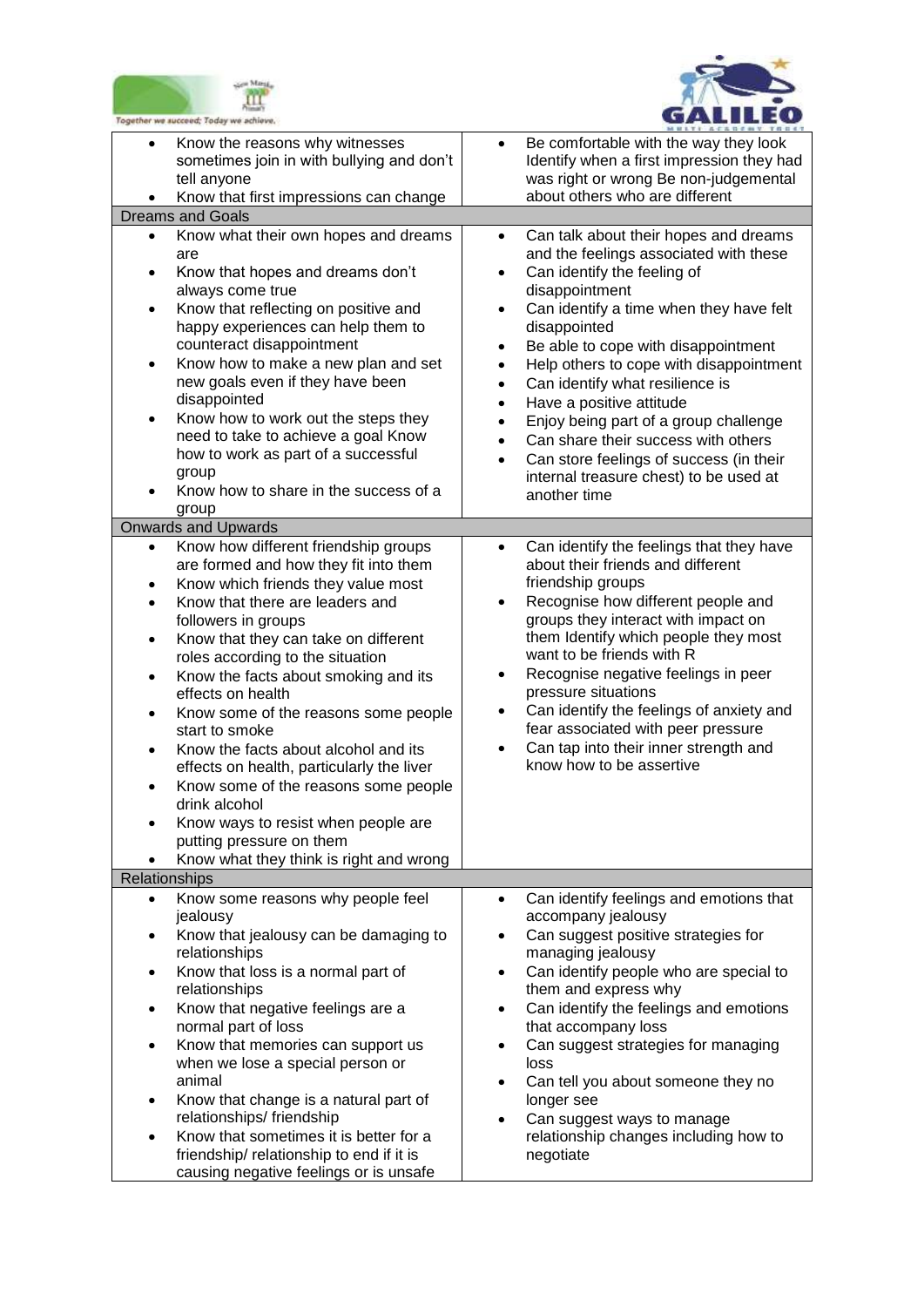



Changing me

- Know that personal characteristics are inherited from birth parents Aware of people having their own self-
- image and how their body image fits into that.
- Aware of importance of positive selfesteem and that they can develop it
- Aware of how the circle of change works and can begin to apply it to changes they want to make in their life
- Aware of and accept that changes are not always in their control

 Appreciate that they are truly unique human being know how to develop my own self esteem

- Express how they feel about their selfimage
- Express fears and concerns about changes that are outside of their control and know how to manage these feelings positively
- Reflect on the changes they would like to make next year and can describe how to go about this

Y5

| Knowledge                                                                                                                                                                                                                                                                                                                                                                                                                                                                                                                                          | <b>Skills</b>                                                                                                                                                                                                                                                                                                                                                                                                                                                                                                                                                                                                                                       |
|----------------------------------------------------------------------------------------------------------------------------------------------------------------------------------------------------------------------------------------------------------------------------------------------------------------------------------------------------------------------------------------------------------------------------------------------------------------------------------------------------------------------------------------------------|-----------------------------------------------------------------------------------------------------------------------------------------------------------------------------------------------------------------------------------------------------------------------------------------------------------------------------------------------------------------------------------------------------------------------------------------------------------------------------------------------------------------------------------------------------------------------------------------------------------------------------------------------------|
| Being Me in the World                                                                                                                                                                                                                                                                                                                                                                                                                                                                                                                              |                                                                                                                                                                                                                                                                                                                                                                                                                                                                                                                                                                                                                                                     |
| Know how to face new challenges<br>positively<br>Understand how to set personal goals<br>$\bullet$<br>Understand the rights and<br>responsibilities associated with being a<br>citizen in the wider community and their<br>country<br>Know how an individual's behaviour can<br>$\bullet$<br>affect a group and the consequences of<br>this<br>Understand how democracy and having<br>$\bullet$<br>a voice benefits the school community<br>Understand how to contribute towards<br>the democratic process                                         | Be able to identify what they value most<br>$\bullet$<br>about school Identify hopes for the<br>school year<br>Empathy for people whose lives are<br>$\bullet$<br>different from their own<br>Consider their own actions and the<br>$\bullet$<br>effect they have on themselves and<br>others<br>Be able to work as part of a group,<br>$\bullet$<br>listening and contributing effectively<br>Understand why the school community<br>$\bullet$<br>benefits from a Learning Charter<br>Be able to help friends make positive<br>$\bullet$<br>choices Know how to regulate my<br>emotions                                                            |
| <b>Celebrating difference</b>                                                                                                                                                                                                                                                                                                                                                                                                                                                                                                                      |                                                                                                                                                                                                                                                                                                                                                                                                                                                                                                                                                                                                                                                     |
| Know what culture means<br>$\bullet$<br>Know that differences in culture can<br>$\bullet$<br>sometimes be a source of conflict<br>Know what racism is and why it is<br>$\bullet$<br>unacceptable<br>Know that rumour spreading is a form of<br>$\bullet$<br>bullying on and offline<br>Know external forms of support in<br>$\bullet$<br>regard to bullying e.g. Childline<br>Know that bullying can be direct and<br>$\bullet$<br>indirect<br>Know how their life is different from the<br>$\bullet$<br>lives of children in the developing world | Identify their own culture and different<br>$\bullet$<br>cultures within their class community<br>Identify their own attitudes about people<br>$\bullet$<br>from different faith and cultural<br>backgrounds Identify a range of<br>strategies for managing their own<br>feelings in bullying situations<br>Identify some strategies to encourage<br>$\bullet$<br>children who use bullying behaviours to<br>make other choices<br>Be able to support children who are<br>$\bullet$<br>being bullied<br>Appreciate the value of happiness<br>$\bullet$<br>regardless of material wealth Develop<br>respect for cultures different from their<br>own |
| Dreams and Goals Money Matters                                                                                                                                                                                                                                                                                                                                                                                                                                                                                                                     |                                                                                                                                                                                                                                                                                                                                                                                                                                                                                                                                                                                                                                                     |
| talk about what financial risk is.<br>$\bullet$<br>discuss the ways advertisers try to<br>$\bullet$<br>influence consumers.<br>identify what it means to be a 'critical<br>$\bullet$<br>consumer'.<br>describe what 'value for money' means.<br>talk about what it means to budget.                                                                                                                                                                                                                                                                | Verbalise what they would like their life<br>$\bullet$<br>to be like when they are grown up<br>Appreciate the contributions made by<br>$\bullet$<br>people in different jobs<br>Appreciate the opportunities learning<br>$\bullet$<br>and education can give them                                                                                                                                                                                                                                                                                                                                                                                   |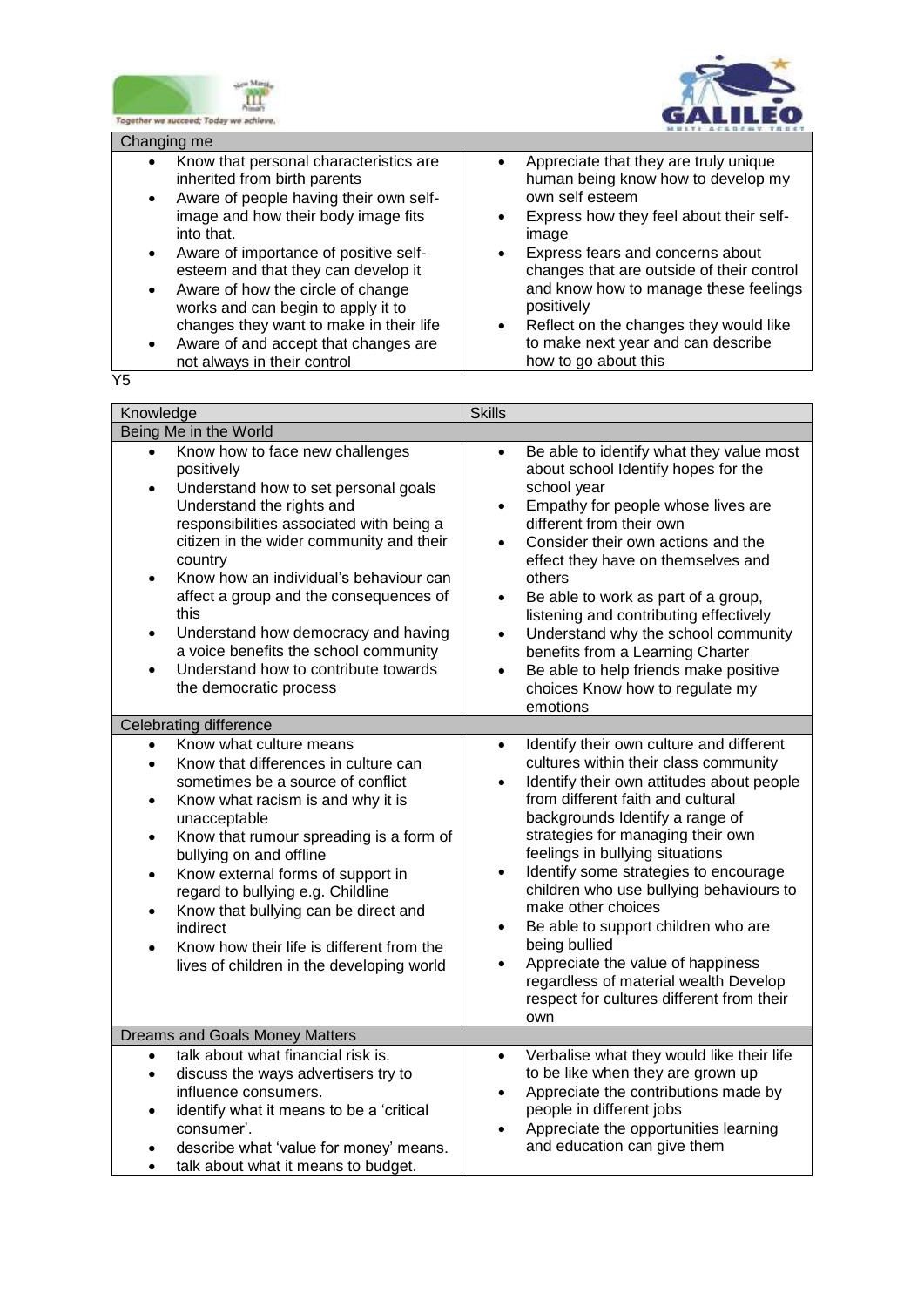



| Together we succeed; Today we achieve.                                                                                                                                                                                                                                                                                                                                                                                                                                                                                                                                                                                                                                            |                                                                                                                                                                                                                                                                                                                                                                                                                                                                                                                                                                                                                                           |
|-----------------------------------------------------------------------------------------------------------------------------------------------------------------------------------------------------------------------------------------------------------------------------------------------------------------------------------------------------------------------------------------------------------------------------------------------------------------------------------------------------------------------------------------------------------------------------------------------------------------------------------------------------------------------------------|-------------------------------------------------------------------------------------------------------------------------------------------------------------------------------------------------------------------------------------------------------------------------------------------------------------------------------------------------------------------------------------------------------------------------------------------------------------------------------------------------------------------------------------------------------------------------------------------------------------------------------------------|
| discuss how money can affect people's<br>$\bullet$<br>emotions.<br>talk about ethical spending.<br>$\bullet$<br>talk about what tax is<br>$\bullet$<br>Know that they will need money to help<br>$\bullet$<br>them to achieve some of their dreams<br>Know about a range of jobs that are<br>$\bullet$<br>carried out by people I know<br>Know that different jobs pay more<br>$\bullet$<br>money than others<br>Know the types of job they might like to<br>$\bullet$<br>do when they are older                                                                                                                                                                                  | Understand why they are motivated to<br>$\bullet$<br>make a positive contribution to<br>supporting others                                                                                                                                                                                                                                                                                                                                                                                                                                                                                                                                 |
| Healthy me                                                                                                                                                                                                                                                                                                                                                                                                                                                                                                                                                                                                                                                                        |                                                                                                                                                                                                                                                                                                                                                                                                                                                                                                                                                                                                                                           |
| Know the health risks of smoking Know<br>$\bullet$<br>how smoking tobacco affects the lungs,<br>liver and heart<br>Know some of the risks linked to<br>$\bullet$<br>misusing alcohol, including antisocial<br>behaviour<br>Know basic emergency procedures<br>٠<br>including the recovery position Know<br>how to get help in emergency situations<br>Know that the media, social media and<br>$\bullet$<br>celebrity culture promotes certain body<br>types<br>Know the different roles food can play in<br>$\bullet$<br>people's lives and know that people can<br>develop eating problems / disorders<br>related to body image pressure Know<br>what makes a healthy lifestyle | Can make informed decisions about<br>$\bullet$<br>whether or not they choose to smoke<br>when they are older<br>Can make informed decisions about<br>whether they choose to drink alcohol<br>when they are older<br>Recognise strategies for resisting<br>pressure<br>Can identify ways to keep themselves<br>$\bullet$<br>calm in an emergency<br>Can reflect on their own body image<br>$\bullet$<br>and know how important it is that this is<br>positive<br>Accept and respect themselves for who<br>$\bullet$<br>they are<br>Respect and value their own bodies<br>Be motivated to keep themselves<br>$\bullet$<br>healthy and happy |
| Relationships                                                                                                                                                                                                                                                                                                                                                                                                                                                                                                                                                                                                                                                                     |                                                                                                                                                                                                                                                                                                                                                                                                                                                                                                                                                                                                                                           |
| Know that a personality is made up of<br>$\bullet$<br>many different characteristics, qualities<br>and attributes<br>Know that belonging to an online<br>٠<br>community can have positive and<br>negative consequences<br>Know that there are rights and<br>$\bullet$<br>responsibilities in an online community<br>or social network<br>Know that there are rights and<br>$\bullet$<br>responsibilities when playing a game<br>online<br>Know that too much screen time isn't<br>$\bullet$<br>healthy<br>Know how to stay safe when using<br>$\bullet$<br>technology to communicate with friends<br>Changing me                                                                  | Can suggest strategies for building self-<br>$\bullet$<br>esteem of themselves and others<br>Can identify when an online community<br>$\bullet$<br>/social media group feels risky,<br>uncomfortable, or unsafe<br>Can suggest strategies for staying safe<br>$\bullet$<br>online/ social media<br>Can say how to report unsafe online /<br>$\bullet$<br>social network activity<br>Can identify when an online game is<br>$\bullet$<br>safe or unsafe<br>Can suggest ways to monitor and<br>$\bullet$<br>reduce screen time<br>Can suggest strategies for managing<br>$\bullet$<br>unhelpful pressures online or in social<br>networks   |
| Know people have their own selfimage<br>$\bullet$                                                                                                                                                                                                                                                                                                                                                                                                                                                                                                                                                                                                                                 | know how to develop their own self<br>$\bullet$                                                                                                                                                                                                                                                                                                                                                                                                                                                                                                                                                                                           |
| and understand how their body image<br>fits into that.<br>Know the importance of positive self-<br>٠<br>esteem and aware it can be developed<br>know how the circle of change works                                                                                                                                                                                                                                                                                                                                                                                                                                                                                               | esteem<br>Express how they feel about their self-<br>$\bullet$<br>image and know how to challenge<br>negative 'body-talk<br>Express fears and concerns about<br>changes that are outside of their control                                                                                                                                                                                                                                                                                                                                                                                                                                 |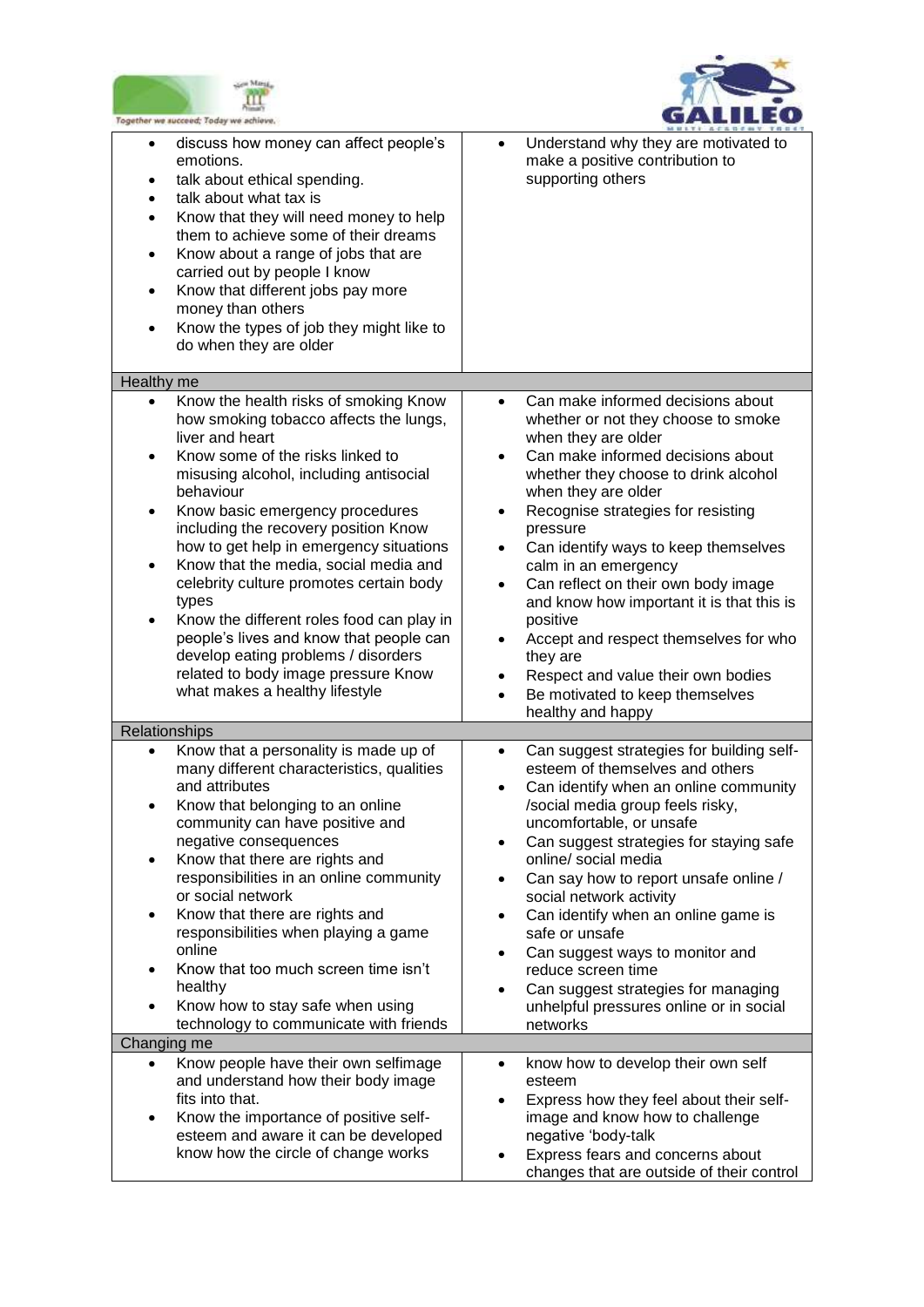



and can apply it to changes they want to make in their life

- Know and accept that changes are not always in their control
- Know and identify how boys' and girls' bodies change during their growing up process
- Describe how a girl's body changes in order for her to be able to have babies when she is an adult, and that menstruation (having periods) is a natural part of this identify how boys' and girls' bodies change during the growing up process
- Describe how a girl's body changes in order for her to be able to have babies when she is an adult, and that menstruation

and know how to manage these feelings positively

- Know strategies to help them cope with the physical and emotional changes they will experience during puberty
- They are confident that they can cope with the changes that growing up will bring
- Will start to think about changes they will make next year and know how to go about this.

| ł                 |
|-------------------|
| ٠                 |
| I<br>×<br>×<br>۰, |
|                   |

| Knowledge                                                                                                                                                                                                                                                                                                                                                                                                                                                                                                                                                                                          | <b>Skills</b>                                                                                                                                                                                                                                                                                                                                                                                                                                                                                                                                                                                                                                                                            |
|----------------------------------------------------------------------------------------------------------------------------------------------------------------------------------------------------------------------------------------------------------------------------------------------------------------------------------------------------------------------------------------------------------------------------------------------------------------------------------------------------------------------------------------------------------------------------------------------------|------------------------------------------------------------------------------------------------------------------------------------------------------------------------------------------------------------------------------------------------------------------------------------------------------------------------------------------------------------------------------------------------------------------------------------------------------------------------------------------------------------------------------------------------------------------------------------------------------------------------------------------------------------------------------------------|
| Being Me in the World<br>Know how to set goals for the year<br>$\bullet$                                                                                                                                                                                                                                                                                                                                                                                                                                                                                                                           | Be able to make others feel welcomed<br>$\bullet$                                                                                                                                                                                                                                                                                                                                                                                                                                                                                                                                                                                                                                        |
| ahead<br>Understand what fears and worries are<br>$\bullet$<br>Know about children's universal rights<br>(United Nations Convention on the<br>Rights of the Child)<br>Know about the lives of children in other<br>parts of the world<br>Know that personal choices can affect<br>others locally and globally<br>Understand that their own choices result<br>$\bullet$<br>in different consequences and rewards<br>Understand how democracy and having<br>$\bullet$<br>a voice benefits the school community<br>Understand how to contribute towards<br>the democratic process                     | and valued<br>Know own wants and needs<br>$\bullet$<br>Be able to compare their life with the<br>$\bullet$<br>lives of those less fortunate<br>Demonstrate empathy and<br>$\bullet$<br>understanding towards others<br>Can demonstrate attributes of a positive<br>role model<br>Can take positive action to help others<br>Be able to contribute towards a group<br>task Know what effective group work is<br>Know how to regulate my emotions                                                                                                                                                                                                                                          |
| <b>Celebrating difference</b>                                                                                                                                                                                                                                                                                                                                                                                                                                                                                                                                                                      |                                                                                                                                                                                                                                                                                                                                                                                                                                                                                                                                                                                                                                                                                          |
| Know that there are different<br>$\bullet$<br>perceptions of 'being normal' and where<br>these might come from<br>Know that being different could affect<br>$\bullet$<br>someone's life<br>Know that power can play a part in a<br>$\bullet$<br>bullying or conflict situation<br>Know that people can hold power over<br>$\bullet$<br>others individually or in a group<br>Know why some people choose to bully<br>$\bullet$<br>others<br>Know that people with disabilities can<br>$\bullet$<br>lead amazing lives<br>Know that difference can be a source of<br>celebration as well as conflict | Empathise with people who are different<br>$\bullet$<br>and be aware of my own feelings<br>towards them Identify feelings<br>associated with being excluded<br>Be able to recognise when someone is<br>$\bullet$<br>exerting power negatively in a<br>relationship<br>Use a range of strategies when involved<br>$\bullet$<br>in a bullying situation or in situations<br>where difference is a source of conflict<br>Identify different feelings of the bully,<br>bullied and bystanders in a bullying<br>scenario<br>Be able to vocalise their thoughts and<br>feelings about prejudice and<br>discrimination and why it happens<br>Appreciate people for who they are<br>Show empathy |
| <b>Dreams and Goals</b>                                                                                                                                                                                                                                                                                                                                                                                                                                                                                                                                                                            |                                                                                                                                                                                                                                                                                                                                                                                                                                                                                                                                                                                                                                                                                          |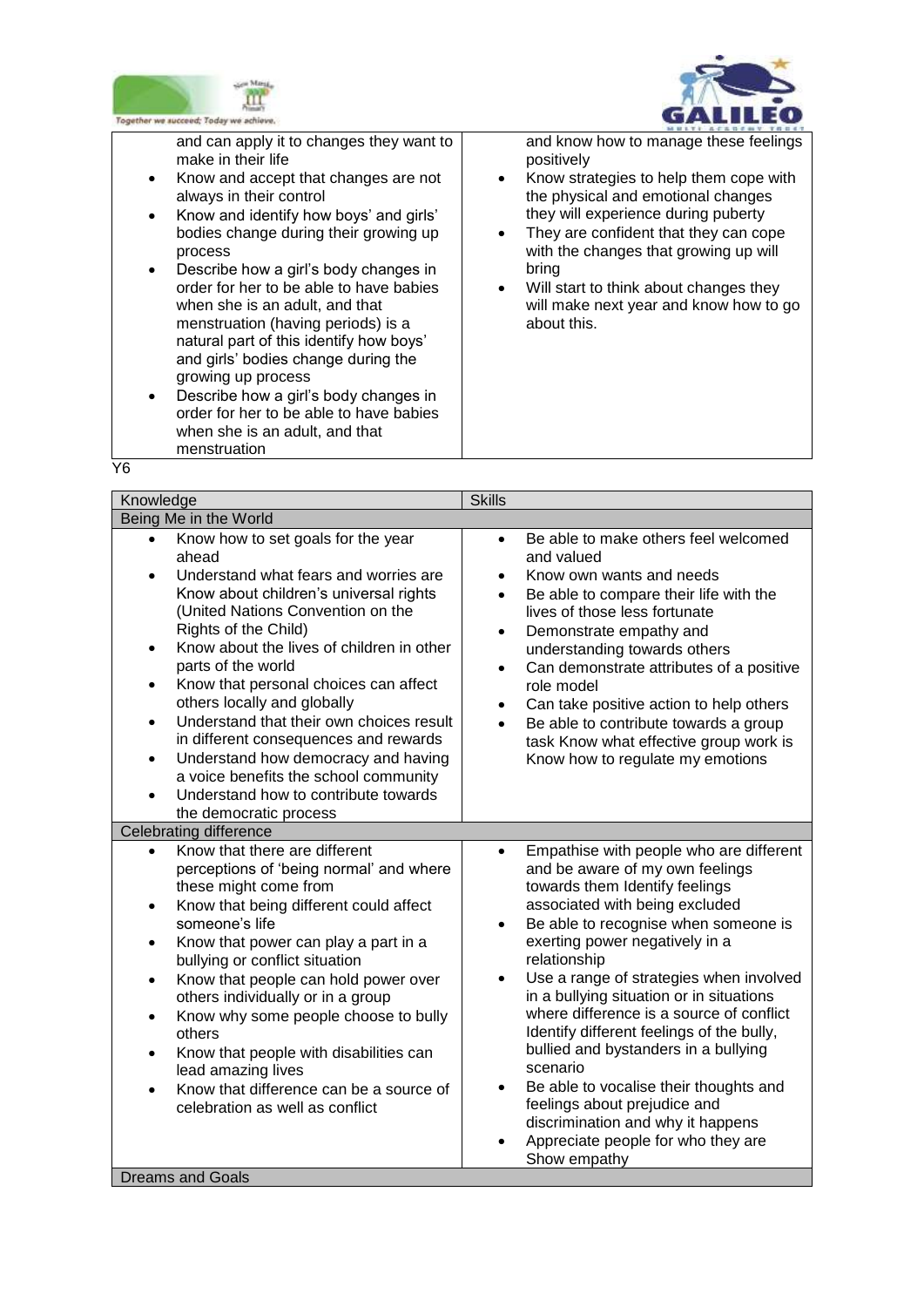



| ogether we succeed; Today we achieve.                                                                                                                                                                                                                                                                                                                                                                                                                                                                                                                                                                                                                                                                                                                                                                                                                                                                                                                                                                              |                                                                                                                                                                                                                                                                                                                                                                                                                                                                                                                                                                                                                                                                                                                                                                                                                                                                                                                                                                                                                                                                                         |
|--------------------------------------------------------------------------------------------------------------------------------------------------------------------------------------------------------------------------------------------------------------------------------------------------------------------------------------------------------------------------------------------------------------------------------------------------------------------------------------------------------------------------------------------------------------------------------------------------------------------------------------------------------------------------------------------------------------------------------------------------------------------------------------------------------------------------------------------------------------------------------------------------------------------------------------------------------------------------------------------------------------------|-----------------------------------------------------------------------------------------------------------------------------------------------------------------------------------------------------------------------------------------------------------------------------------------------------------------------------------------------------------------------------------------------------------------------------------------------------------------------------------------------------------------------------------------------------------------------------------------------------------------------------------------------------------------------------------------------------------------------------------------------------------------------------------------------------------------------------------------------------------------------------------------------------------------------------------------------------------------------------------------------------------------------------------------------------------------------------------------|
| Know their own learning strengths<br>$\bullet$<br>Know how to set realistic and<br>$\bullet$<br>challenging goals<br>Know what the learning steps are they<br>$\bullet$<br>need to take to achieve their goal<br>Know a variety of problems that the<br>$\bullet$<br>world is facing<br>Know how to work with other people to<br>$\bullet$<br>make the world a better place<br>Know some ways in which they could<br>$\bullet$<br>work with others to make the world a<br>better place<br>Know what their classmates like and<br>admire about them<br><b>Healthy Me</b><br>Know how to take responsibility for their<br>$\bullet$<br>own health<br>Know how to make choices that benefit<br>their own health and wellbeing<br>Know about different types of drugs and<br>$\bullet$<br>their uses<br>Know how these different types of drugs<br>can affect people's bodies, especially<br>their liver and heart<br>Know that some people can be<br>٠<br>exploited and made to do things that are<br>against the law | Understand why it is important to stretch<br>$\bullet$<br>the boundaries of their current learning<br>Set success criteria so that they know<br>$\bullet$<br>when they have achieved their goal<br>Recognise the emotions they<br>$\bullet$<br>experience when they consider people<br>in the world who are suffering or living in<br>difficult circumstances<br>Empathise with people who are<br>٠<br>suffering or living in difficult situations<br>Be able to give praise and compliments<br>to other people when they recognise<br>that person's achievements<br>Are motivated to care for their own<br>$\bullet$<br>physical and emotional health<br>Are motivated to find ways to be happy<br>$\bullet$<br>and cope with life's situations without<br>using drugs<br>Identify ways that someone who is<br>$\bullet$<br>being exploited could help themselves<br>Suggest strategies someone could use<br>٠<br>to avoid being pressured<br>Recognise that people have different<br>$\bullet$<br>attitudes towards mental health / illness<br>Can use different strategies to manage |
| Know why some people join gangs and<br>the risk that this can involve<br>Know what it means to be emotionally<br>$\bullet$<br>well<br>Know that stress can be triggered by a<br>$\bullet$<br>range of things Know that being<br>stressed can cause drug and alcohol<br>misuse                                                                                                                                                                                                                                                                                                                                                                                                                                                                                                                                                                                                                                                                                                                                      | stress and pressure                                                                                                                                                                                                                                                                                                                                                                                                                                                                                                                                                                                                                                                                                                                                                                                                                                                                                                                                                                                                                                                                     |
| <b>Relationships</b>                                                                                                                                                                                                                                                                                                                                                                                                                                                                                                                                                                                                                                                                                                                                                                                                                                                                                                                                                                                               |                                                                                                                                                                                                                                                                                                                                                                                                                                                                                                                                                                                                                                                                                                                                                                                                                                                                                                                                                                                                                                                                                         |
| Know that it is important to take care of<br>$\bullet$<br>their own mental health<br>Know ways that they can take care of<br>their own mental health<br>Know the stages of grief and that there<br>$\bullet$<br>are different types of loss that cause<br>people to grieve<br>Know that sometimes people can try to<br>$\bullet$<br>gain power or control them<br>Know some of the dangers of being<br>'online'<br>Know how to use technology safely and<br>positively to communicate with their<br>friends and family<br>Changing me                                                                                                                                                                                                                                                                                                                                                                                                                                                                              | Recognise that people can get<br>$\bullet$<br>problems with their mental health and<br>that it is nothing to be ashamed of<br>Can help themselves and others when<br>$\bullet$<br>worried about a mental health problem<br>Recognise when they are feeling grief<br>٠<br>and have strategies to manage them<br>Demonstrate ways they could stand up<br>$\bullet$<br>for themselves and their friends in<br>situations where others are trying to<br>gain power or control<br>Can resist pressure to do something<br>online that might hurt themselves or<br>others Can take responsibility for their<br>own safety and well-being                                                                                                                                                                                                                                                                                                                                                                                                                                                       |
| $\bullet$                                                                                                                                                                                                                                                                                                                                                                                                                                                                                                                                                                                                                                                                                                                                                                                                                                                                                                                                                                                                          | $\bullet$                                                                                                                                                                                                                                                                                                                                                                                                                                                                                                                                                                                                                                                                                                                                                                                                                                                                                                                                                                                                                                                                               |
| Know of own self-image and how their<br>body image fits into that<br>Know of the importance of a positive<br>self-esteem and how they can do to<br>develop it                                                                                                                                                                                                                                                                                                                                                                                                                                                                                                                                                                                                                                                                                                                                                                                                                                                      | Know how to develop my own self<br>esteem Express how<br>I feel about my selfimage and know how<br>to challenge negative 'body-talk                                                                                                                                                                                                                                                                                                                                                                                                                                                                                                                                                                                                                                                                                                                                                                                                                                                                                                                                                     |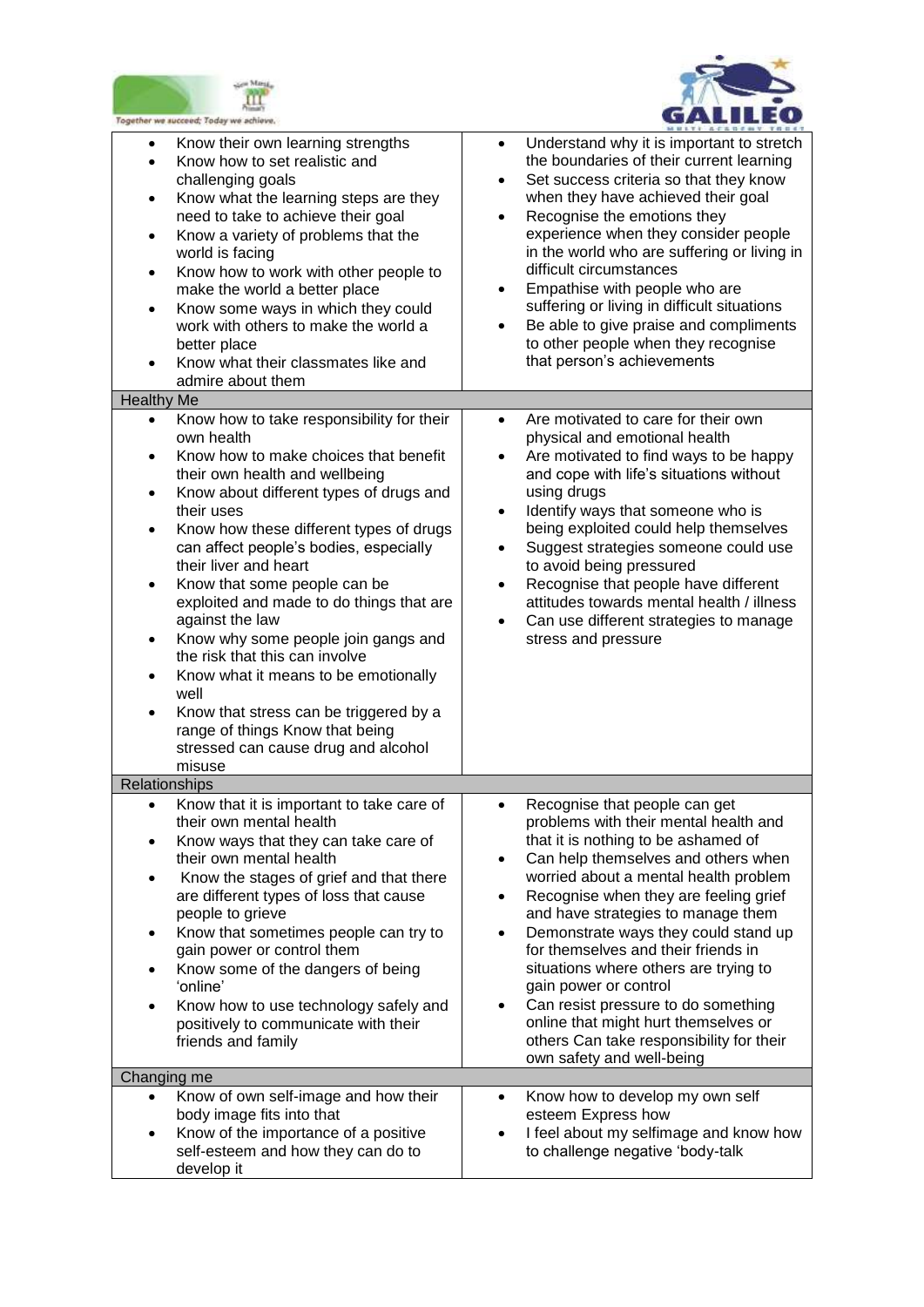



- Explain how girls' and boys' bodies change during puberty
- Understand the importance of looking after themselves physically and emotionally
- Understand how babies are usually made
- Understand that sometimes people need IVF to help them have a baby
- Understand that sometimes people are not able to have babies
- Describe how a baby develops from conception through the nine months of pregnancy, and how it is born
- Understand how being physically attracted to someone changes the nature of the relationship and what that might mean about having a girlfriend/ boyfriend
- Identify what they look forward to and what worries them about the transition to secondary school /or moving to my next class.
- Express how they feel about the changes that will happen to me during puberty
- Appreciate how amazing it is that human bodies can reproduce in these ways
- Recognise there are different ways to be a parent (e.g. adoption)
- Recognise how they feel when they reflect on the development and birth of a baby
- Understand that respect for one another is essential in a boyfriend/girlfriend relationship, and that they should not feel pressured into doing something they don't want to
- Know how to prepare themselves emotionally for the changes next year.

# Families and People who Care for Me

Relationships, Health and Sex Education

Pupils should know:

- that families are important for children growing up because they can give love, security and stability
- the characteristics of healthy family life, commitment to each other, including in times of difficulty, protection and care for children and other family members, the importance of spending time together and sharing each other's lives
- that others' families, either in school or in the wider world, sometimes look different from their family, but that they should respect those differences and know that other children's families are also characterised by love and care
- that stable, caring relationships, which may be of different types, are at the heart of happy families, and are important for children's security as they grow up
- that marriage represents a formal and legally recognised commitment of two people to each other which is intended to be lifelong
- how to recognise if family relationships are making them feel unhappy or unsafe, and how to seek help or advice from others if needed

## Caring Friendships

- how important friendships are in making us feel happy and secure, and how people choose and make friends
- the characteristics of friendships, including mutual respect, truthfulness, trustworthiness, loyalty, kindness, generosity, trust, sharing interests and experiences and support with problems and difficulties
- that healthy friendships are positive and welcoming towards others, and do not make others feel lonely or excluded
- that most friendships have ups and downs, and that these can often be worked through so that the friendship is repaired or even strengthened, and that resorting to violence is never right
- how to recognise who to trust and who not to trust, how to judge when a friendship is making them feel unhappy or uncomfortable, managing conflict, how to manage these situations and how to seek help or advice from others, if needed

Respectful Relationships